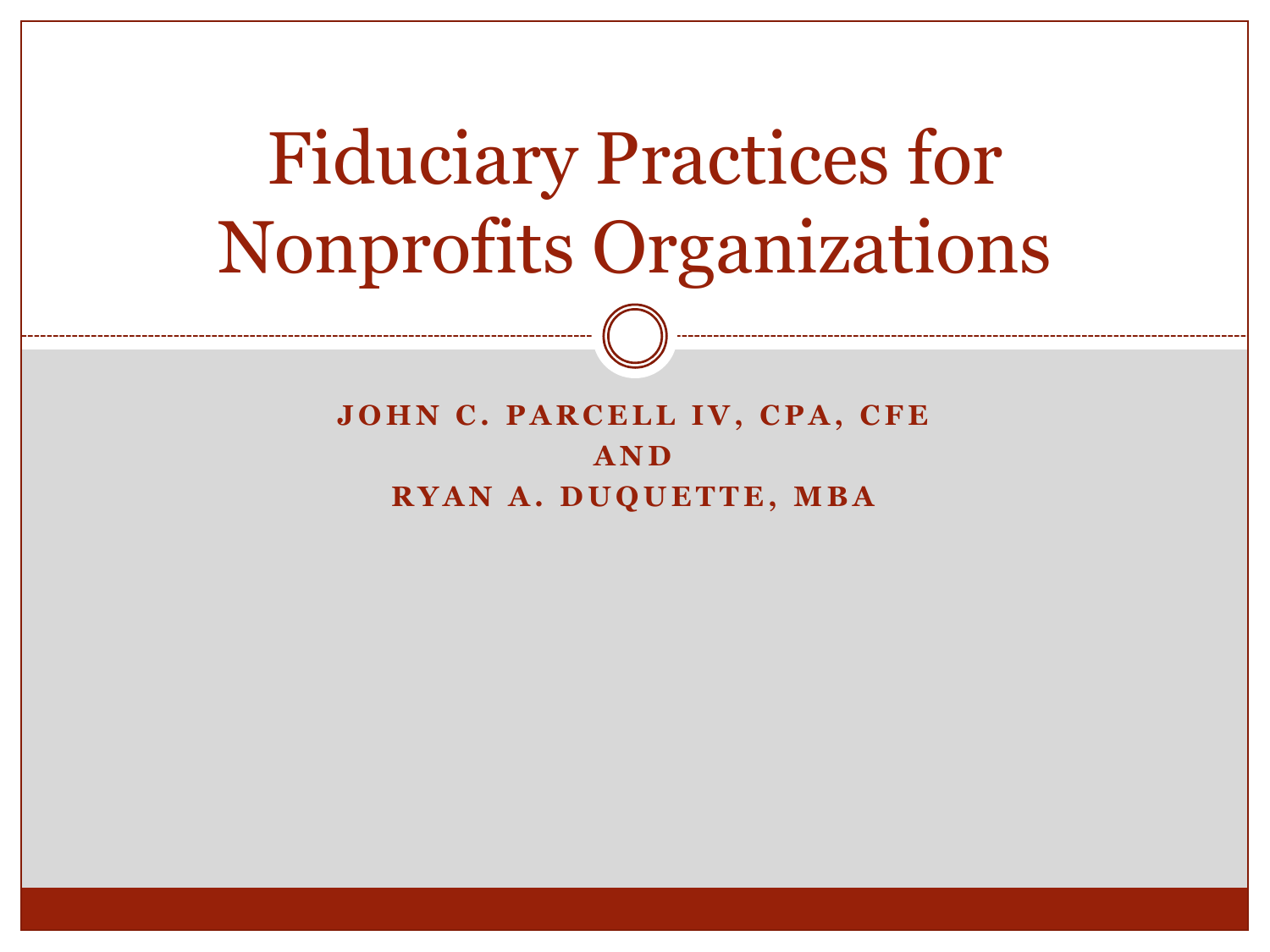### What forms must be filed with the IRS?

- All 501(c)3 non-profits regardless of income and most federally tax-exempt organizations, with the exception of churches and state institutions, must file annual returns with the IRS.
	- Form 990
	- Form 990-N
	- Form 990-EZ
- In addition, the following may need be filed with NYS:
	- o CHAR500
	- Along with the CHAR500, Form 990 or 900-EZ is required by NYS even if not required by the IRS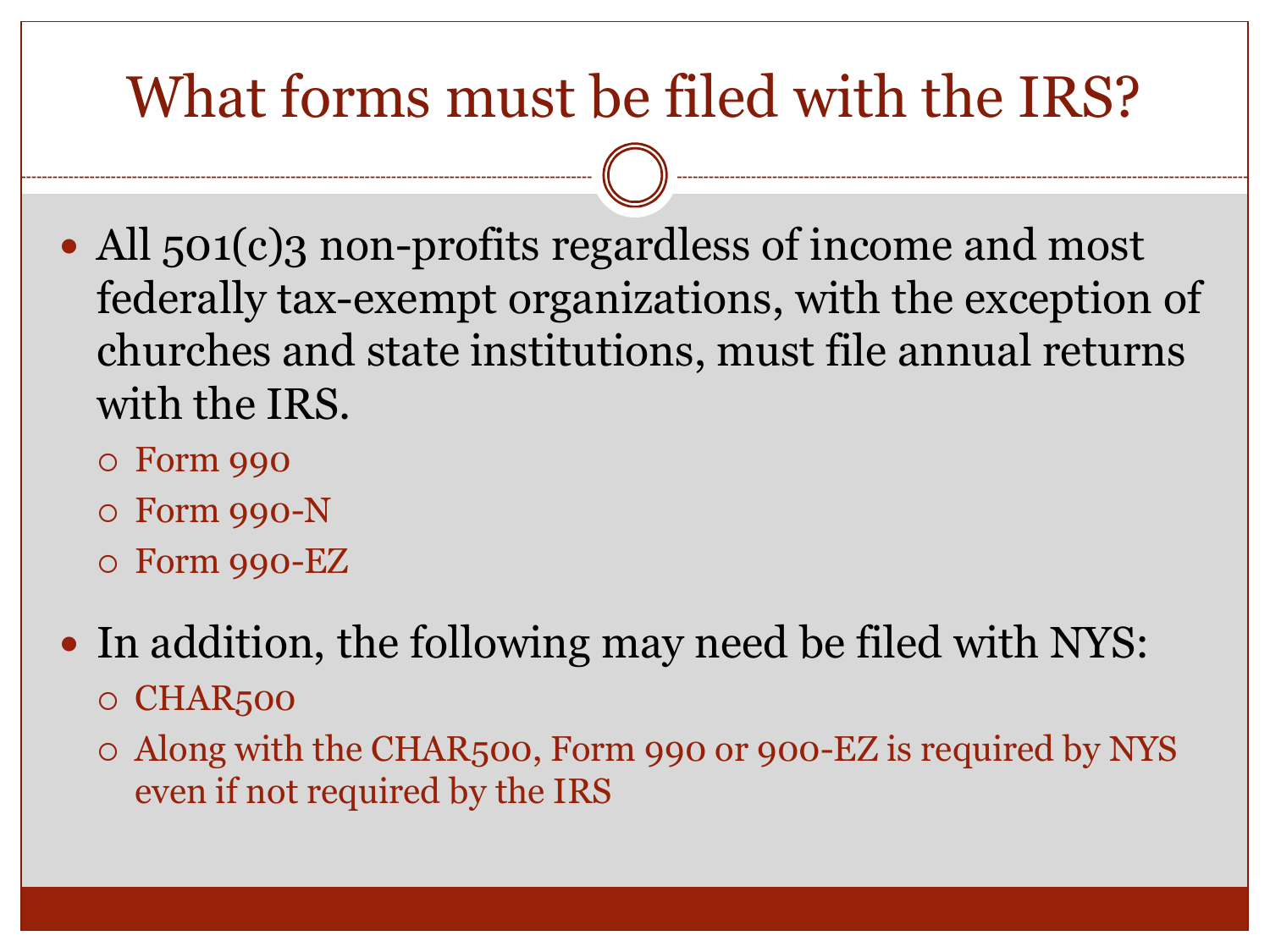### Form 990 Requirements

- Gross receipts greater than \$200,000 or total assets greater than \$500,000
- Must be filed electronically
- Due date is the 15th day of the 5th month following the end of the tax year
- Extension of time to file using Form 8868 provides an additional 6 months
- Penalty for failure to file can range from \$20/day to \$100/day not to exceed \$50,000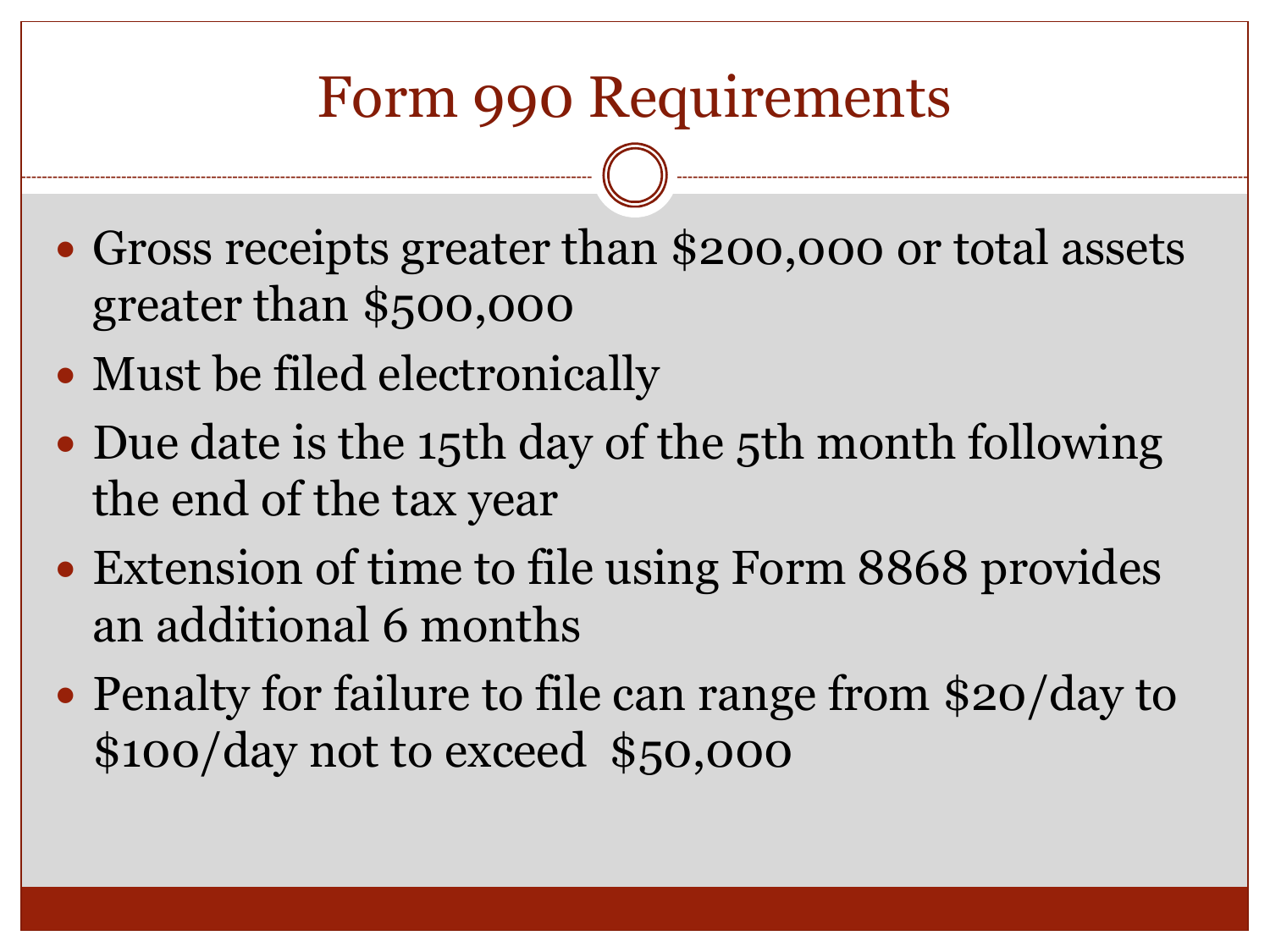### Form 990-N Requirements

- Gross receipts average is less than \$50,000
- Must be filed electronically, there is no paper form
- May file 990-EZ or 990
- Due date is the 15th day of the 5th month following the end of the organization's tax year
- There is no extension
- No penalty for filing late
- Failure to file for 3 years will result in the loss of federal tax-exempt status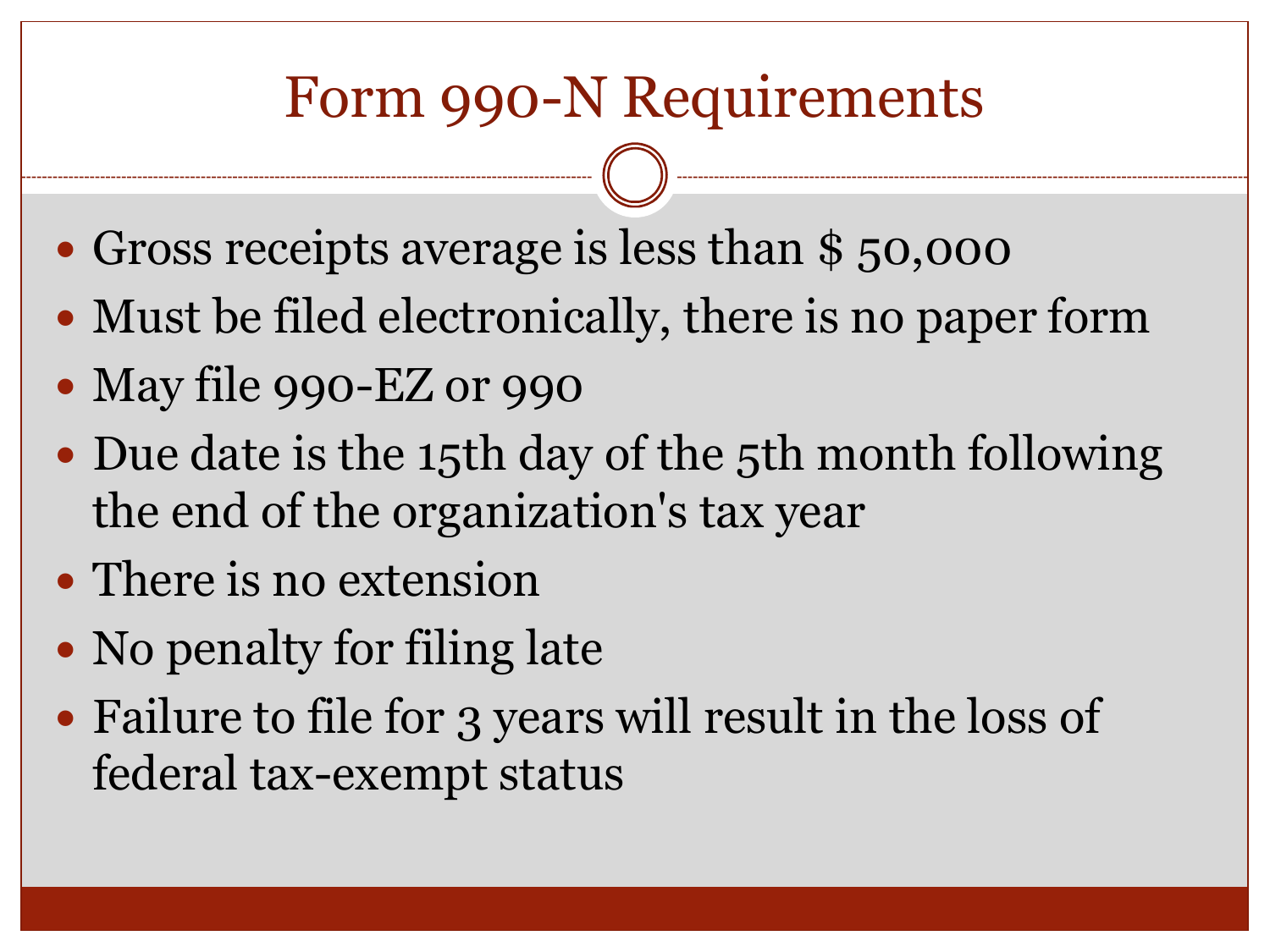### Form 990-EZ Requirements

- Gross receipts less than \$200,000 AND total assets less than \$ 500,000
- Must be filed electronically
- Due date is the 15th day of the 5th month following the end of the organization's tax year
- Extension of time to file using Form 8868 provides an additional 6 months
- Penalty for failure to file is \$20/day not to exceed the lesser of \$ 10,000 or 5% of gross receipts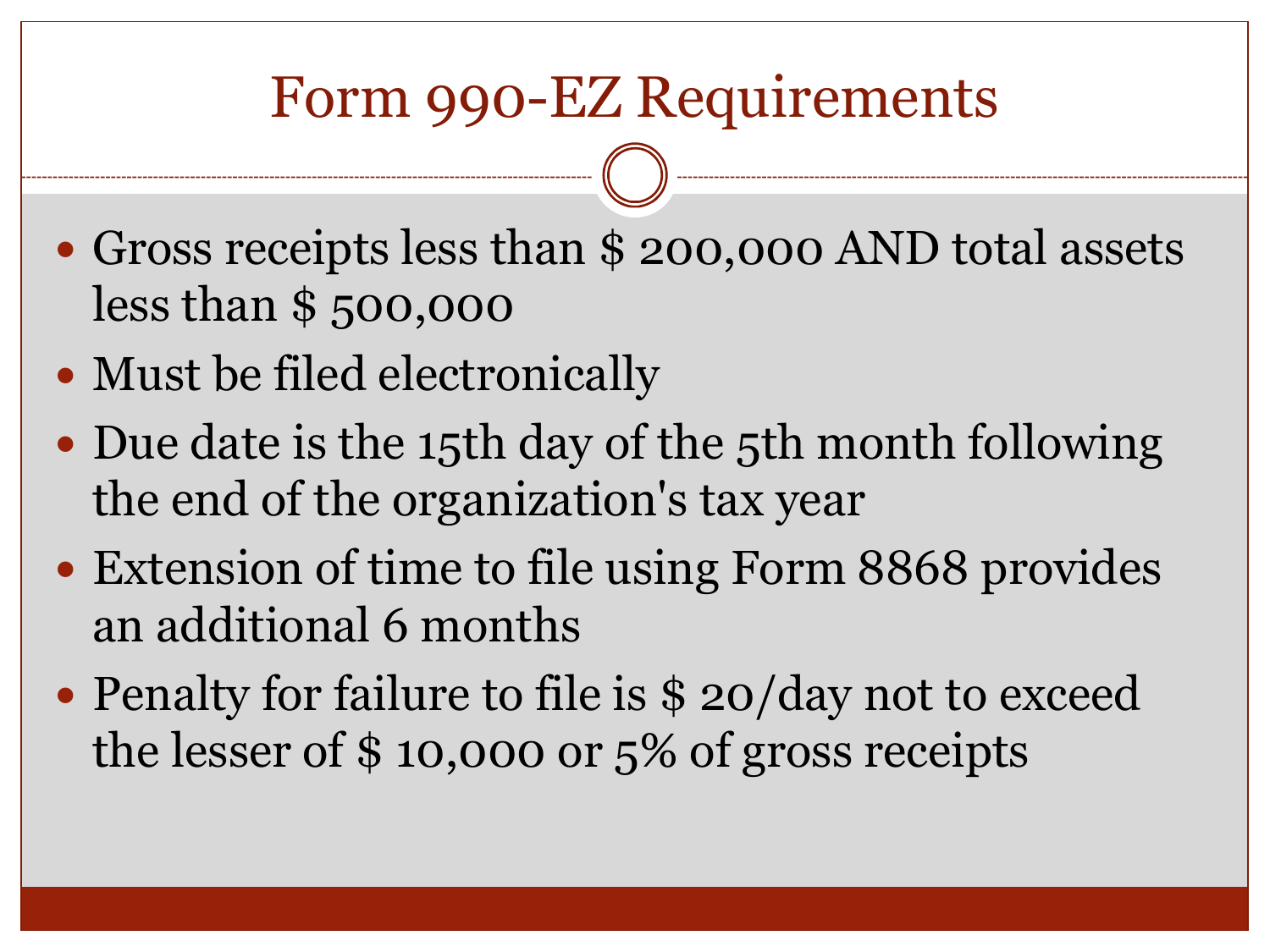### Sales Tax

- Tax exemption is granted by the IRS by applying for tax exemption with Form 1023, which can be found online.
	- To receive tax exemption from NYS, organizations must also apply to the NYS Department of Taxation & Finance with Form ST-119.1, which can also be found online.
- Sales tax filings are due:
	- o 20<sup>th</sup> of the following month for Monthly Filers
	- $\circ$  20<sup>th</sup> of the month for Quarterly Filers (Mar, Jun, Sept, Dec)
	- $\circ$  20<sup>th</sup> of March of the following year for Annual Filers
- NYS Sales Tax can be filed directly with the NYS Department of Taxation & Finance online at tax.ny.gov
- Penalty for failure to comply with sales tax laws can range from \$50 to \$10,000.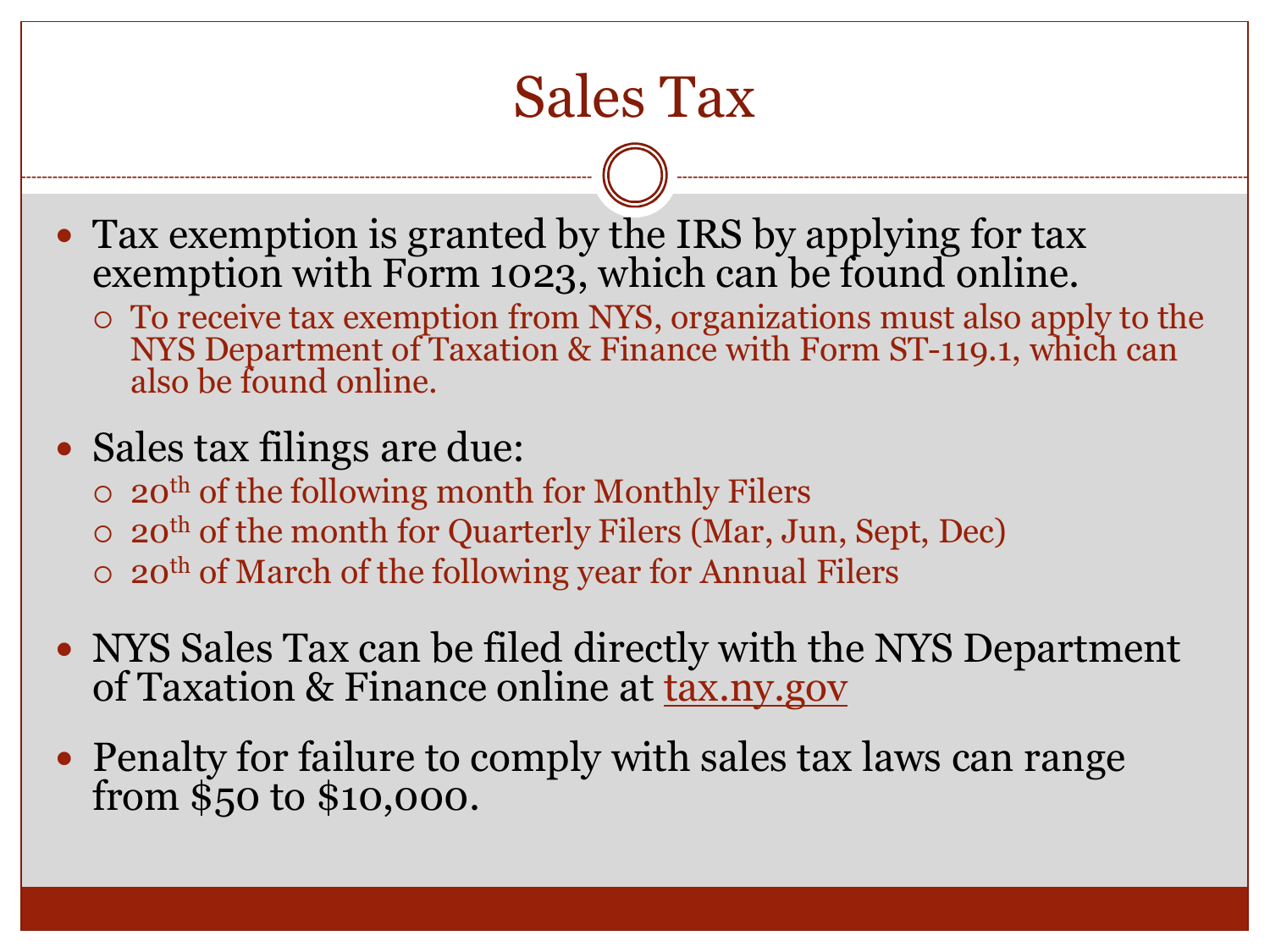### Sales Tax on Purchases

- All purchases, such as purchases of tangible personal property & services, food & drink, payment of admission, and rent for hotel occupancy, are exempt from sales tax.
	- Organizations must provide vendors with their exemption certificate or other documentation to prove their tax exemption at time of purchase
	- To qualify as an exempt purchase, both the name of the organization and its employee, officer, or agent must be identified on any bill or invoice.
	- Payment must be made using cash, a check, or a debit or credit card of the organization.
	- Purchases are subject to sales tax when the purchases are for the personal use of the purchaser and not for the organization.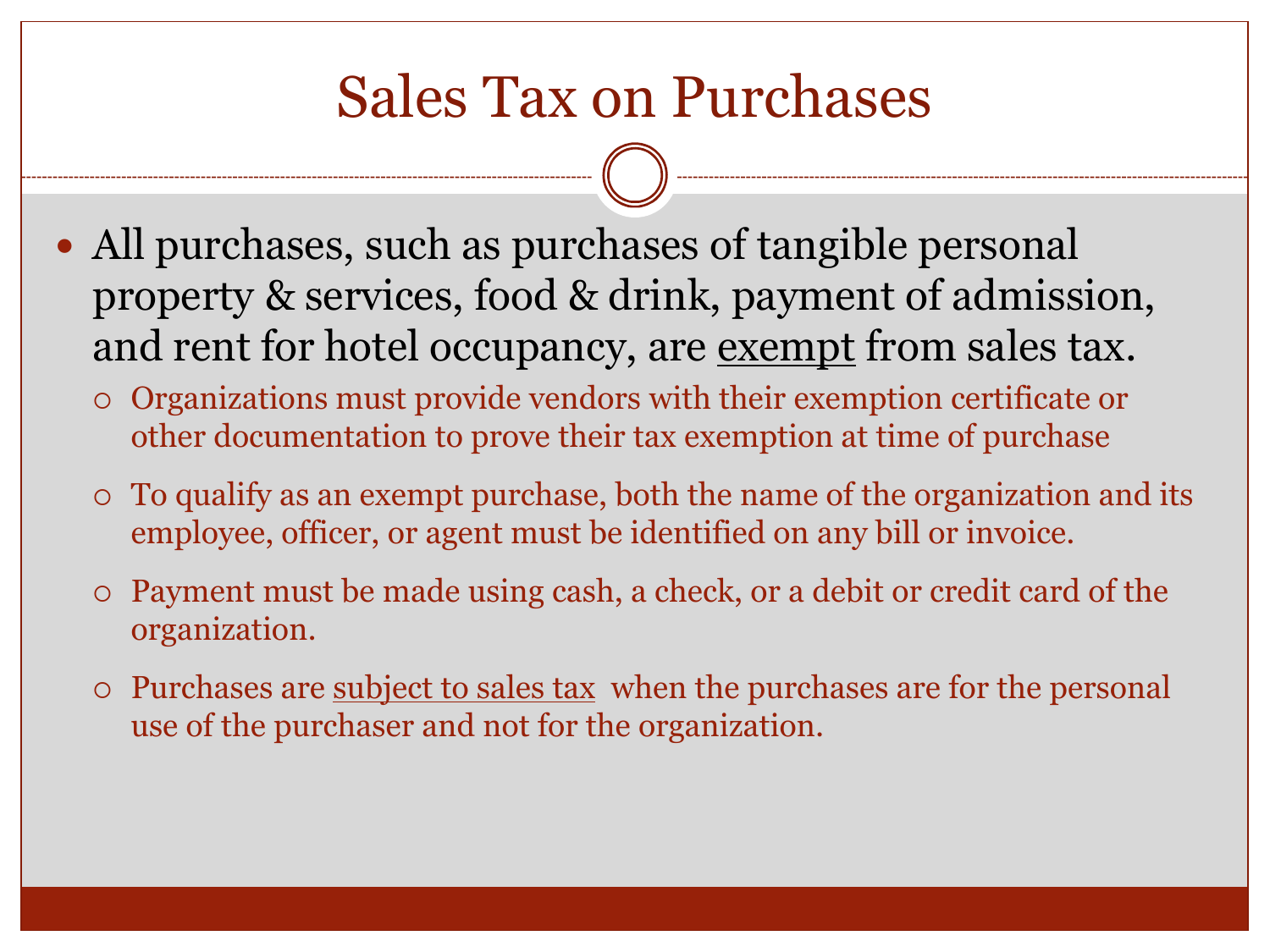### What else is subject to Sales Tax?

- The retail sale of tangible personal property made by any shop or store operated by the organization is subject to sales tax
- Sales tax can also depend on the following factors:
	- Degree of regularity, frequency, & continuity.
		- $\blacktriangleright$  The sale of food from restaurants, bars, cafeterias, concession stands, that operate with a degree of regularity, frequency, & continuity is subject to sales tax. For example, A monthly dinner would be considered "regular" & would be subject to sales tax; however, holding two dinners a year would not be considered "regular" & is thus tax exempt.
		- If the sale of other goods or services offered is presently subject to sales tax, any other sales offered by the organization become subject to income tax, regardless of frequency.
	- Ownership of title of goods sold during fundraising.
		- $\times$  When fundraising, if the organization purchases the merchandise from a vendor to obtain title and then sells it to its customer, the sale is not subject to sales tax. If the exempt organization does not acquire the title from the vendor & rather solicits sales on behalf of the vendor, than the sale is subject to tax.

**NOTE**:

The above is by no means an exhausted list. The following publication goes into further detail regarding what is or isn't subject to tax to include specific examples, <https://www.tax.ny.gov/pdf/publications/sales/pub843.pdf>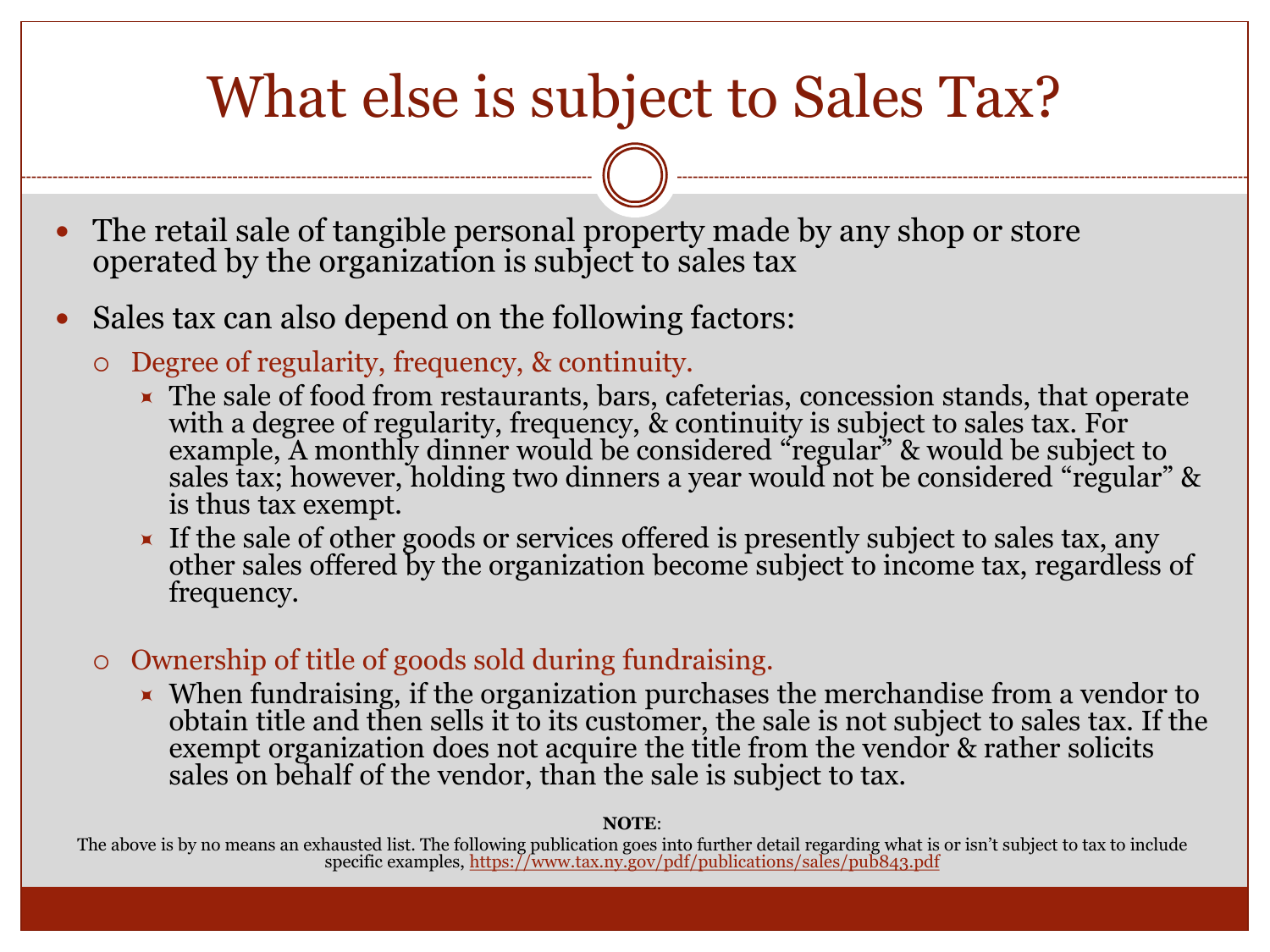### Disclosure Statement

- Must disclose that the amount of the contribution that is deductible for federal income tax purposes is limited to the excess of the contribution over the fair market value (FMV) of the goods or services provided by the charity
- Must provide the donor with a good faith estimate of the fair market value of the goods or service provided or received by the donor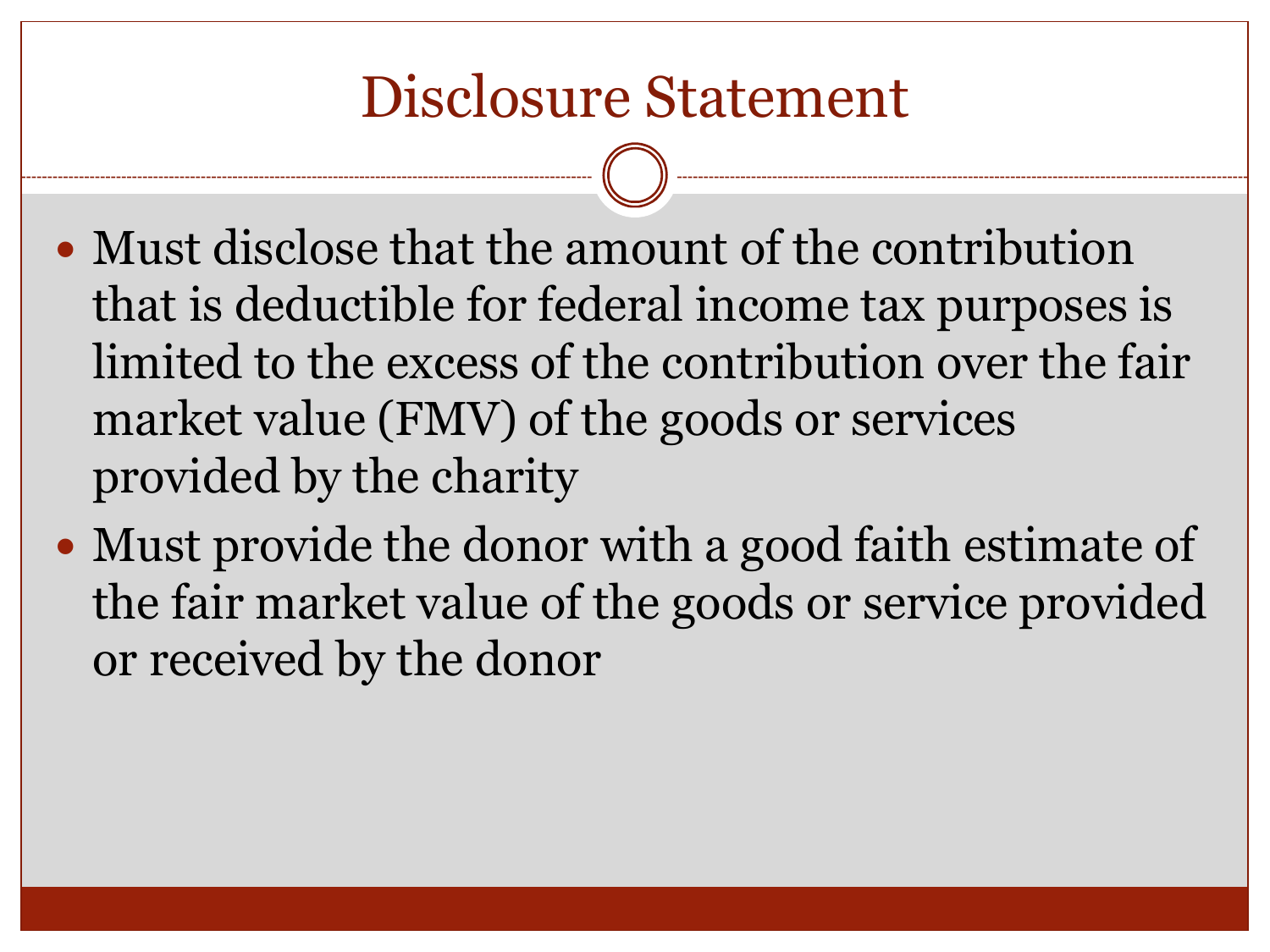### Disclosure Statement

### • Not required when:

- Donation of \$ 75 or less per year
- Goods or services provided have an insubstantial fair market value "token gift" or the gift was low-cost in comparison to the overall donation
	- **IX** Token gift is an item received that is less than 2% of the donation or \$111, whichever is less
	- **Amount is based on FMV not the cost to the non-profit** organization
	- **Low-cost is an item that costs the organization no more than** \$11.10, has the organizations name or logo on it and the contributed amount was at least \$55.50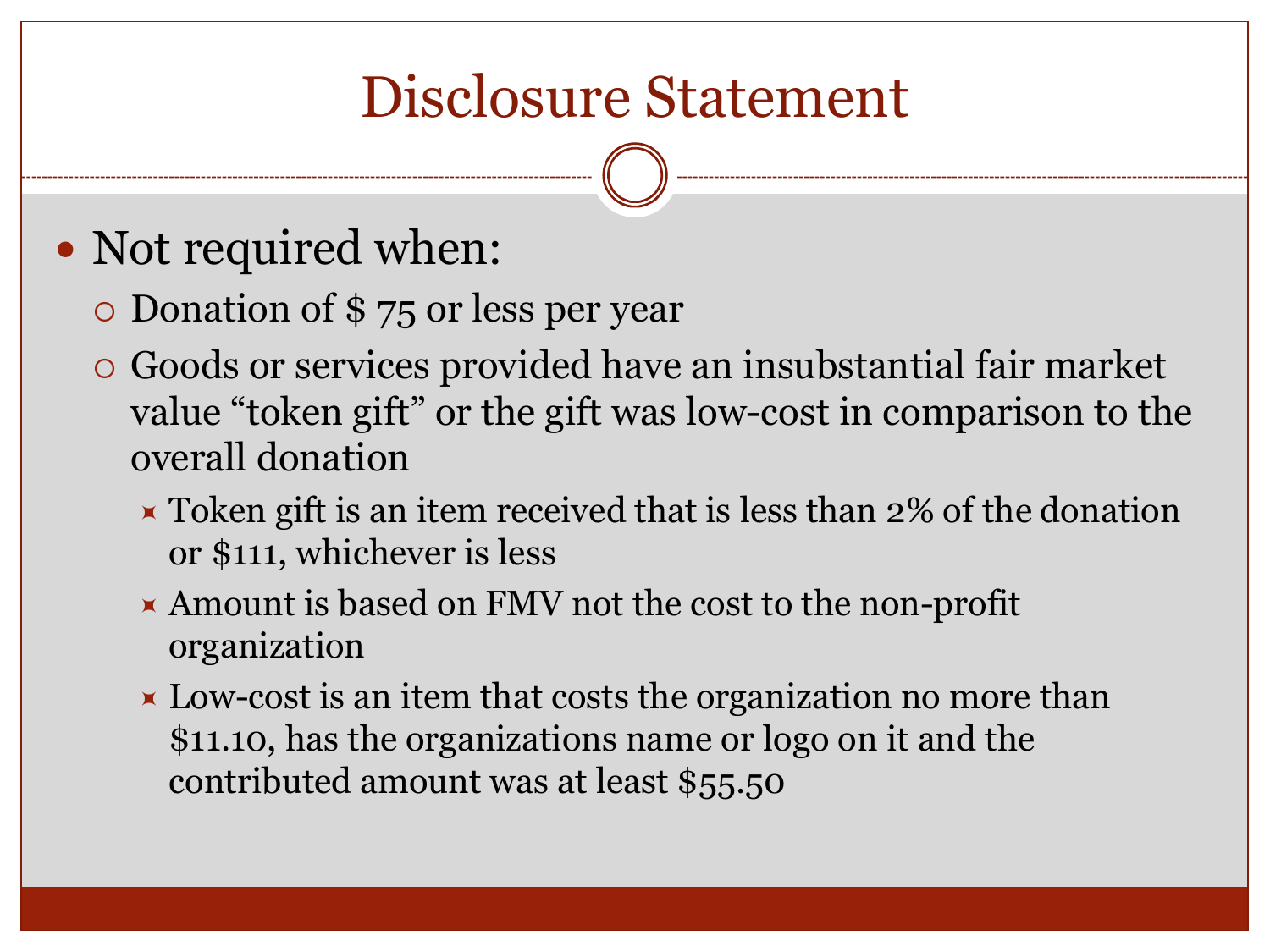### Procedures for Acknowledging Donations

- Provide acknowledgment to donors
	- Acknowledgements should be in writing on the organization's letterhead which shows the amount of the donation and the date
	- $\circ$  Keep a donor list with addresses, this information may be needed to tax reporting purposes
	- From 990 schedule B (\$5,000 or 2%)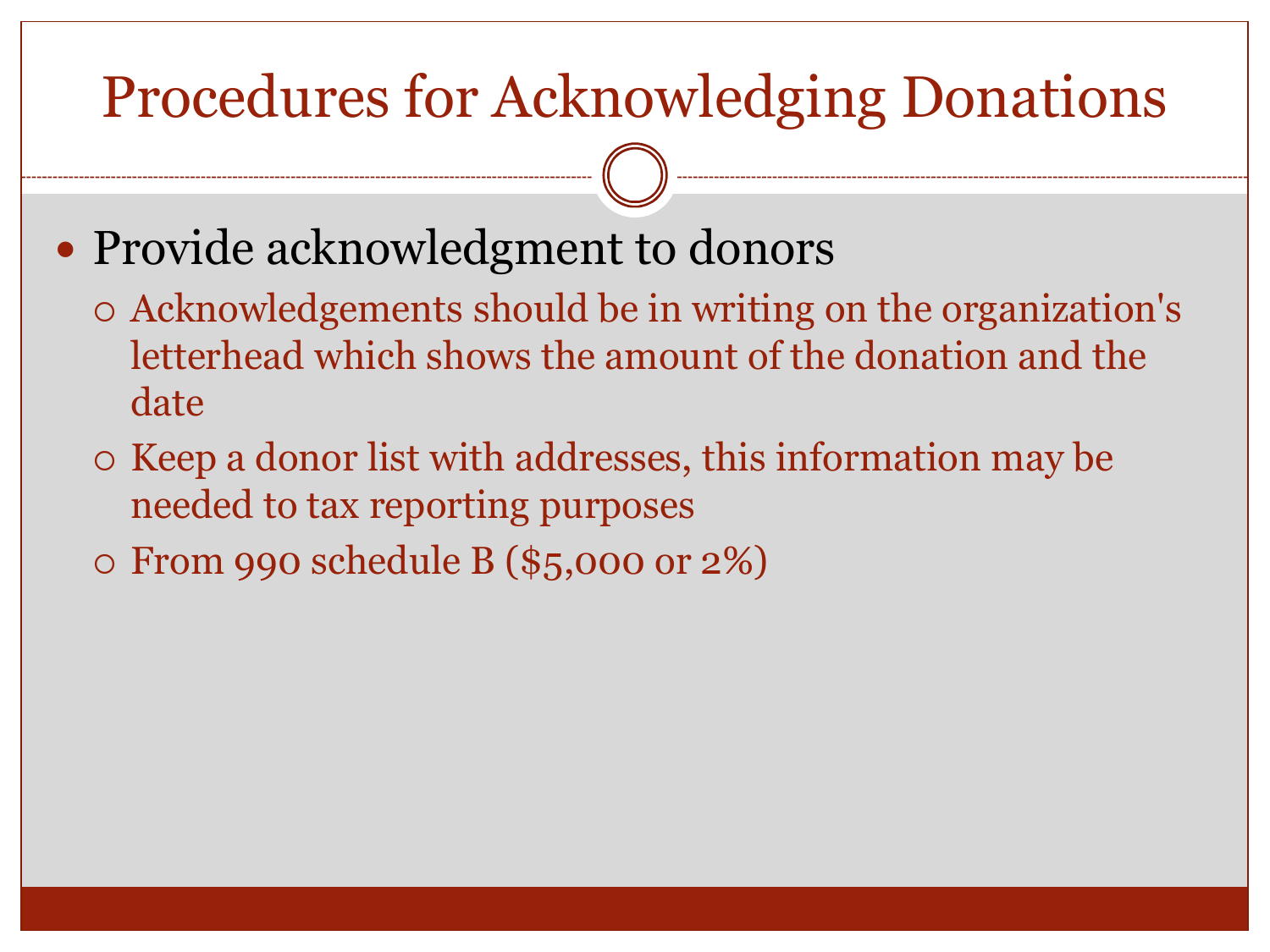### Audited Financial Statements

- Thresholds applicable to annual reports with an original or extended filing due date between July 1, 2017 and June 30, 2021:
	- Gross Revenue and Support
		- Up to \$ 250,000 No Audit or Review Required
		- At least \$250,000 but not more than \$750,000 CPA Review
		- $\times$  More than  $$750,000$  CPA Audit
- Thresholds applicable to annual reports with an original or extended filing due date on or after July 1, 2021:
	- Gross Revenue and Support
		- Up to \$250,000 No Audit or Review Required
		- At least \$ 250,000 but not more than \$1,000,000 CPA Review
		- More than \$1,000,000 CPA Audit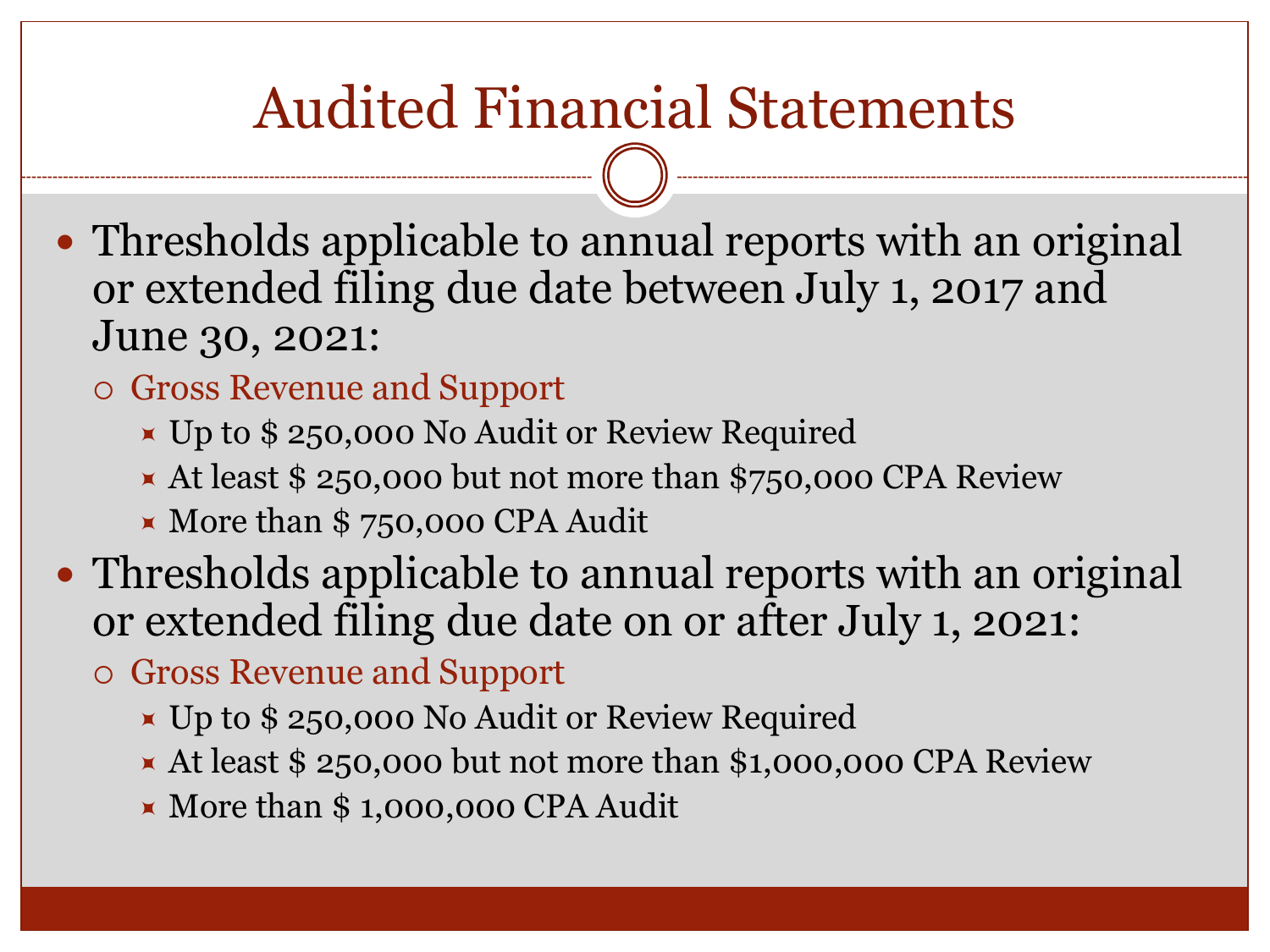## Audit Report

- Audit Report:
	- A written opinion provided by an independent CPA regarding an entity's financial statements
	- Discloses to the reader whether the financial statements are free of material misstatements

#### Types of Opinions:

- Unqualified Opinion financial statements as a whole are fairly presented and do not contain any material misstatements
- Qualified Opinion –issued when a scope limitation exists and/or a portion (or all) of the financial statements were not prepared in accordance with GAAP.
- Adverse Opinion financial statements do not fairly present the financial position or activities of the organization
- Disclaimer of Opinion this is issued when the auditor is not independent or there is a scope limitation that is significant enough that the auditor cannot issue an opinion
- The typical audit report contains three paragraphs covering the following:
	- The responsibilities of the auditor and the management of the entity
	- The scope of the audit
	- The auditor's opinion of the entity's financial statements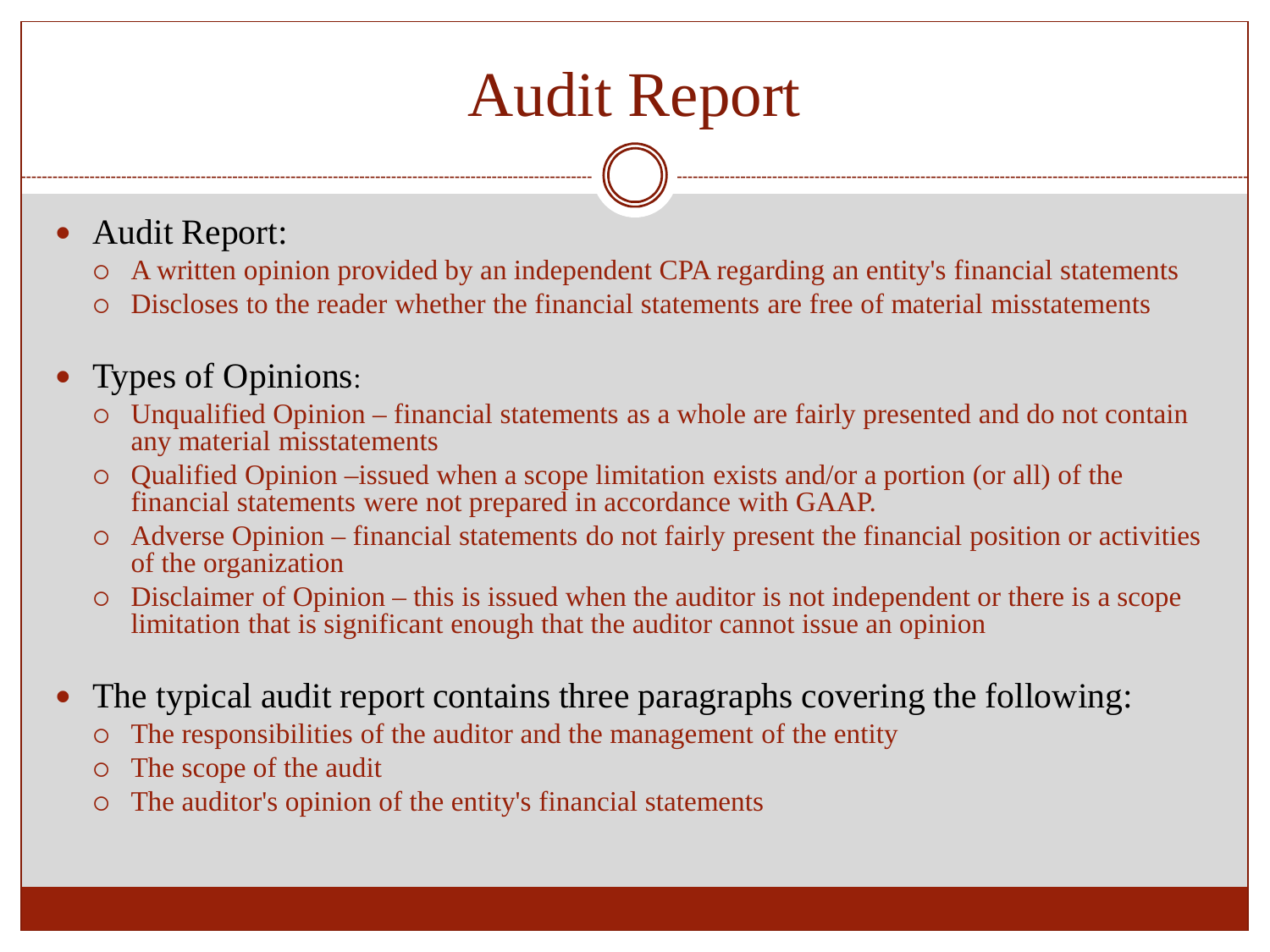### Selecting an Auditor

• When selecting an Auditor, it is beneficial to seek out recommendations from fellow Board Members or from members of other similar organizations in terms of both size & industry.

#### • Questions to ask when selecting an auditor:

- How many audits of nonprofit organizations have they performed?
- Can they complete the work within the time frame required?
- Do they possess the necessary knowledge required for your industry?
- Does the organization require a Yellow Book or Single Audit?
- Do they have a copy of their most recent peer review available?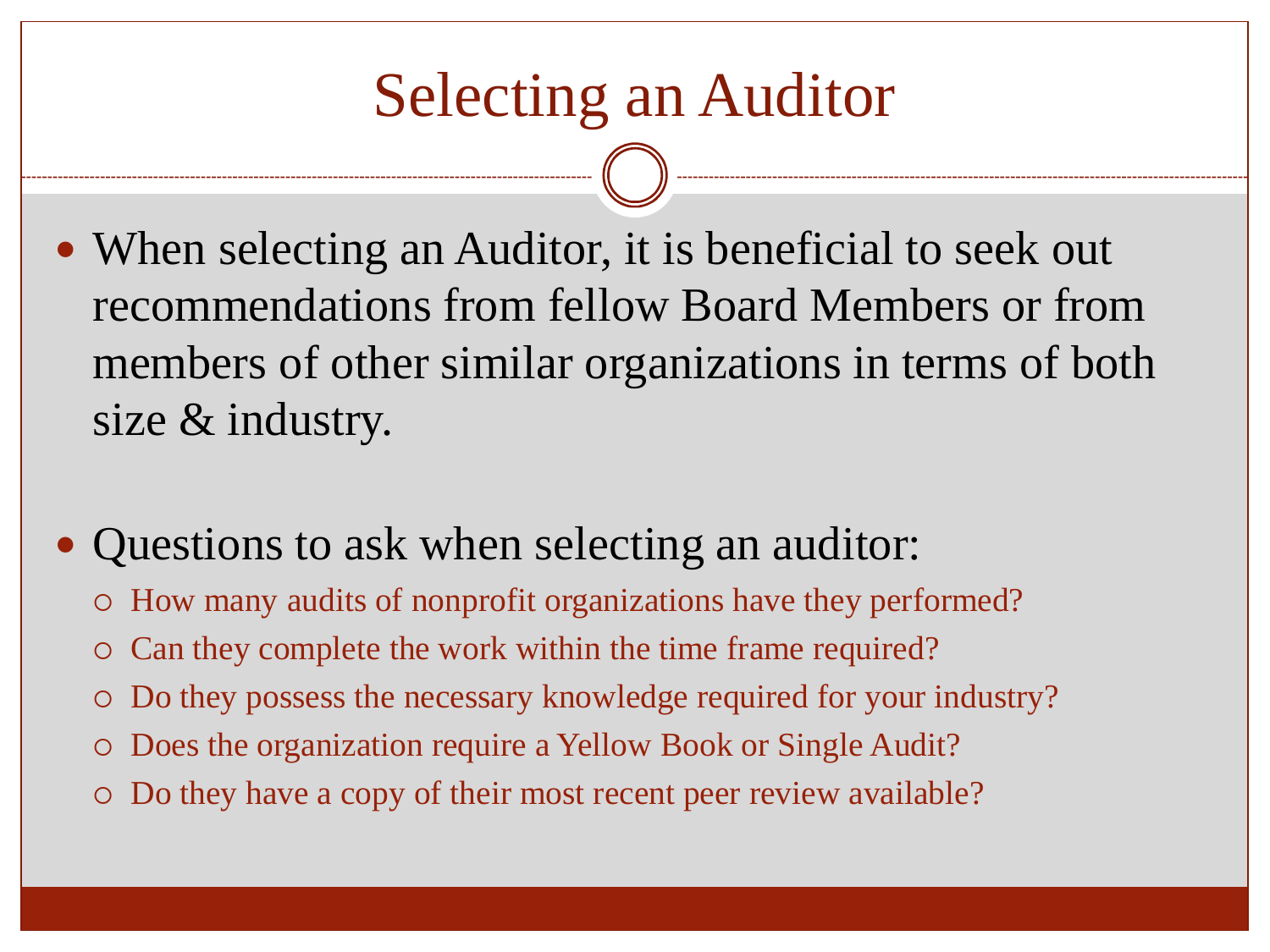### Role of Management in an Audit

- Preparation of appropriate financial statements to include the Schedule of Expenditures of Federal Awards (SEFA)
- Design, implementation, and maintenance of internal controls relevant to the fair presentation of financial statements that are free from material misstatement, whether due to fraud or error.
- Providing the auditor with access to personnel, accounts, books, records, supporting documentation, and other information needed for the audit.
- Prompt follow up and corrective action on audit findings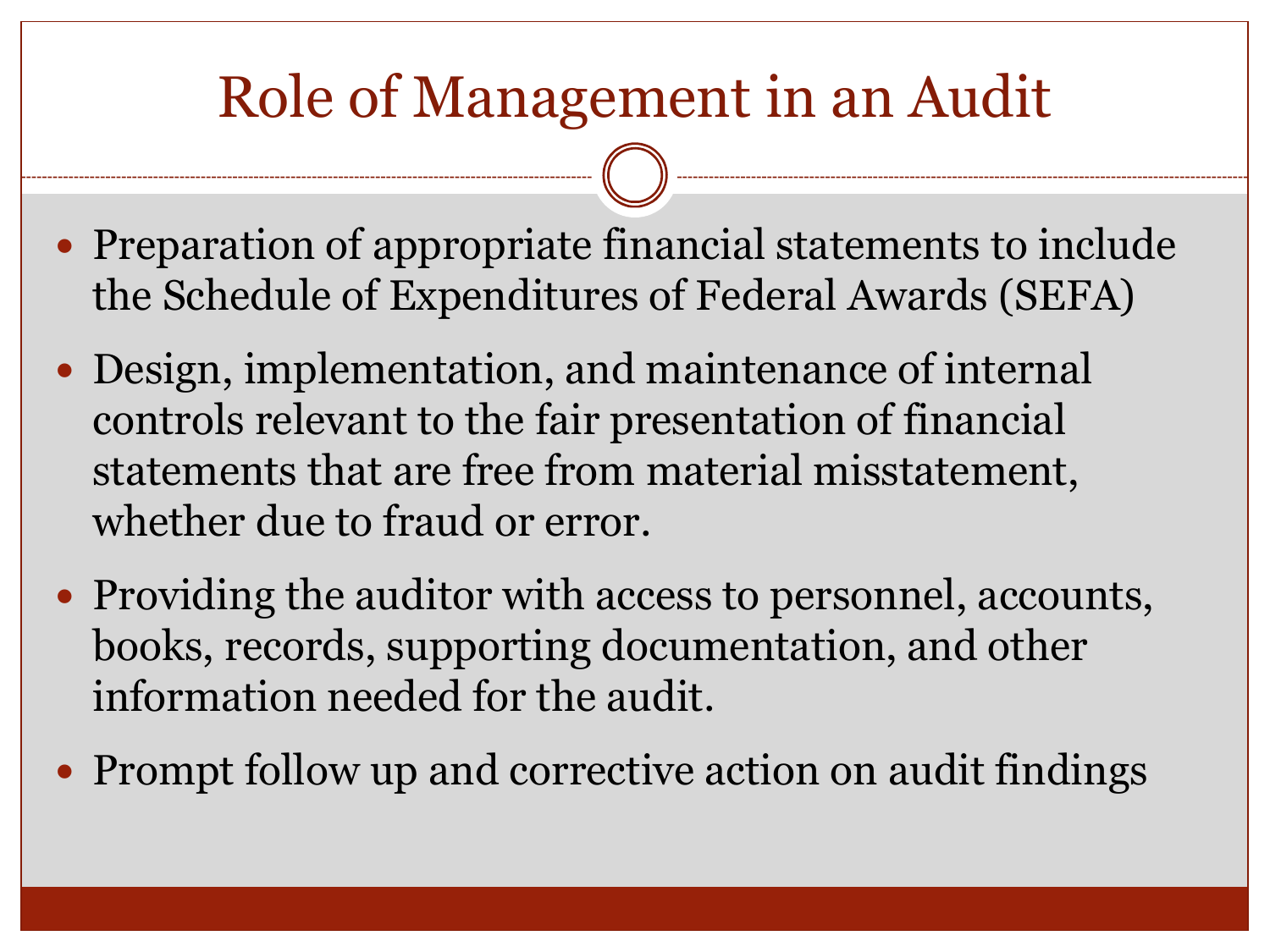### Financial Reporting Practices for 501(c)3

- Should be someone charged with monitoring
- Should be on regular basis: *Monthly or Quarterly*
- Should include the basic financial statements
	- Statement of financial position
	- Statement of activities
	- Statement of cash flows
	- Statement of functional expenses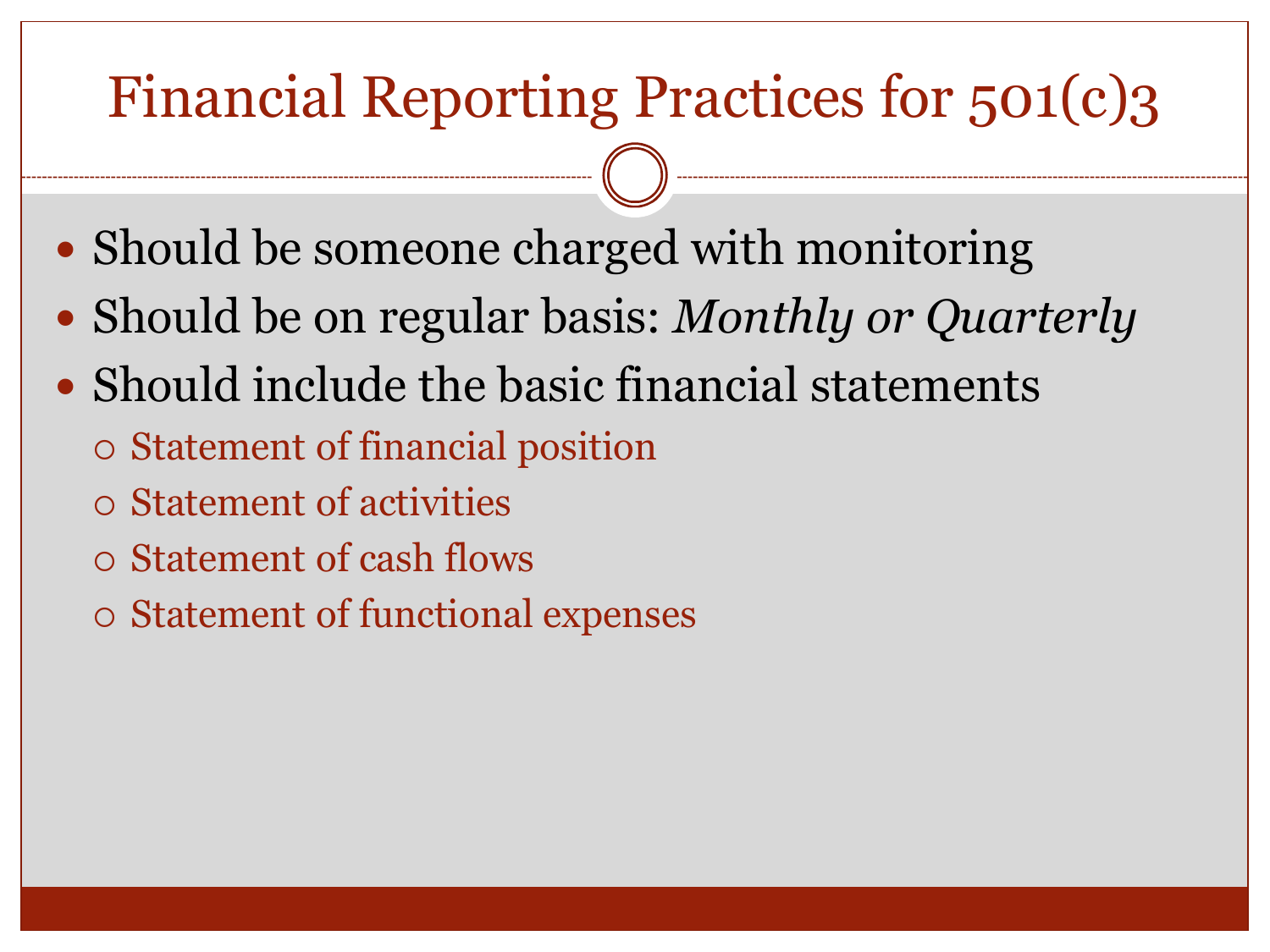### The Statement of Financial Position

- The Statement of Financial Position:
	- Summarizes the assets and liabilities of an organization as of a specific point in time
	- Three sections; assets, liabilities, net assets
- Net Assets:
	- With Donor Restrictions:
		- $\blacktriangleright$  These funds have donor-imposed restrictions
	- Without Donor Restrictions:
		- $\blacktriangleright$  These funds have no donor-imposed restrictions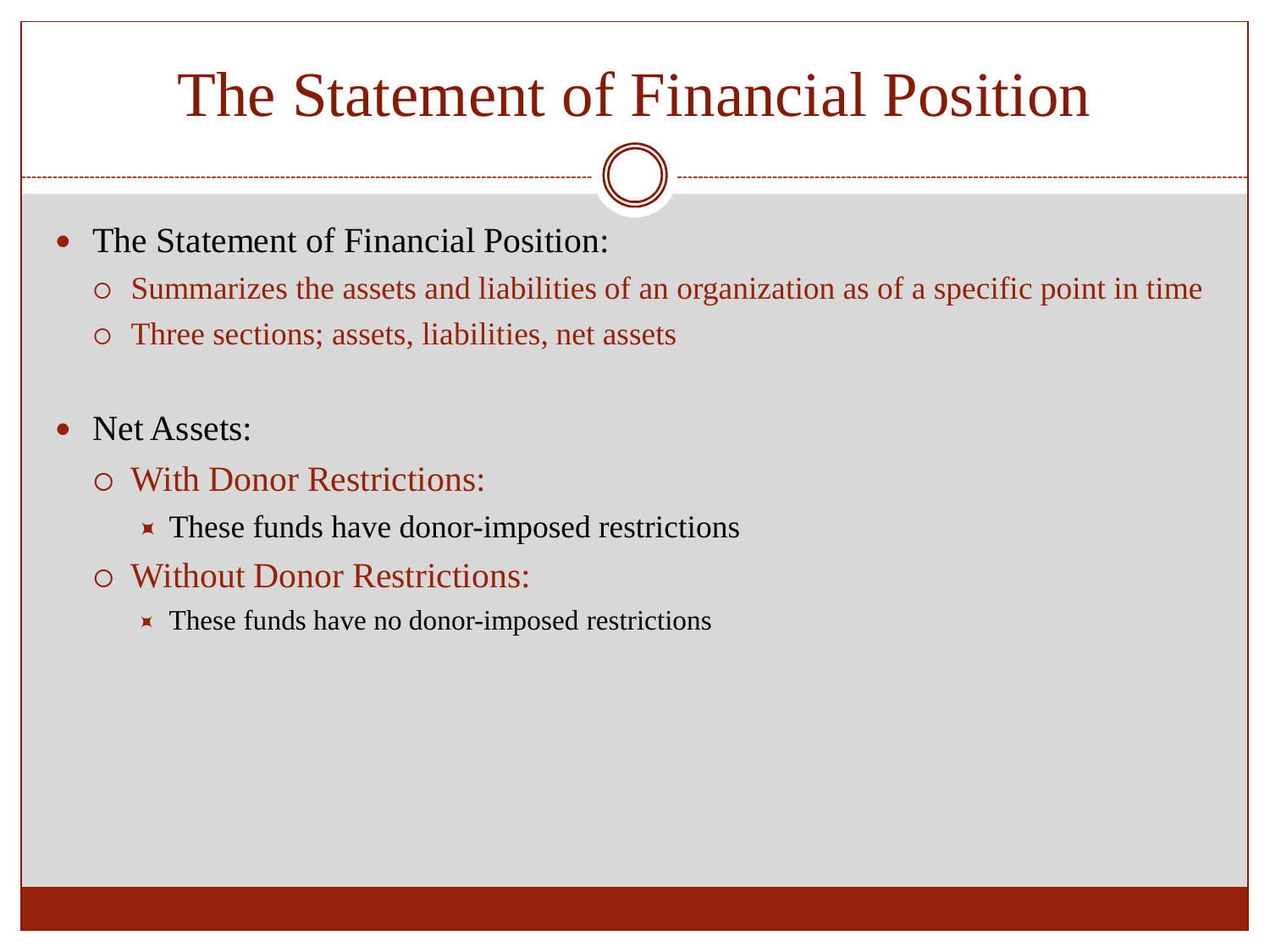## The Statement of Financial Position (Cont'd)

- Board members should pay particular attention to these four issues relative to the Statement of Financial Position:
	- Trends:
		- Analyze the year-to-year trends to determine the financial health or lack thereof of the organization
	- Liquidity:
		- $\blacktriangleright$  Refers to the organization's ability to draw on cash required to satisfy immediate obligations
	- Debt:
		- $\blacktriangleright$  Should be familiar enough with the terms of loan agreements to assess the financial ability of the organization to cover the debt service
	- Unrestricted Net Assets:
		- $\blacktriangleright$  The extent of cash reserves available in the event of significant economic issues that may arise in the future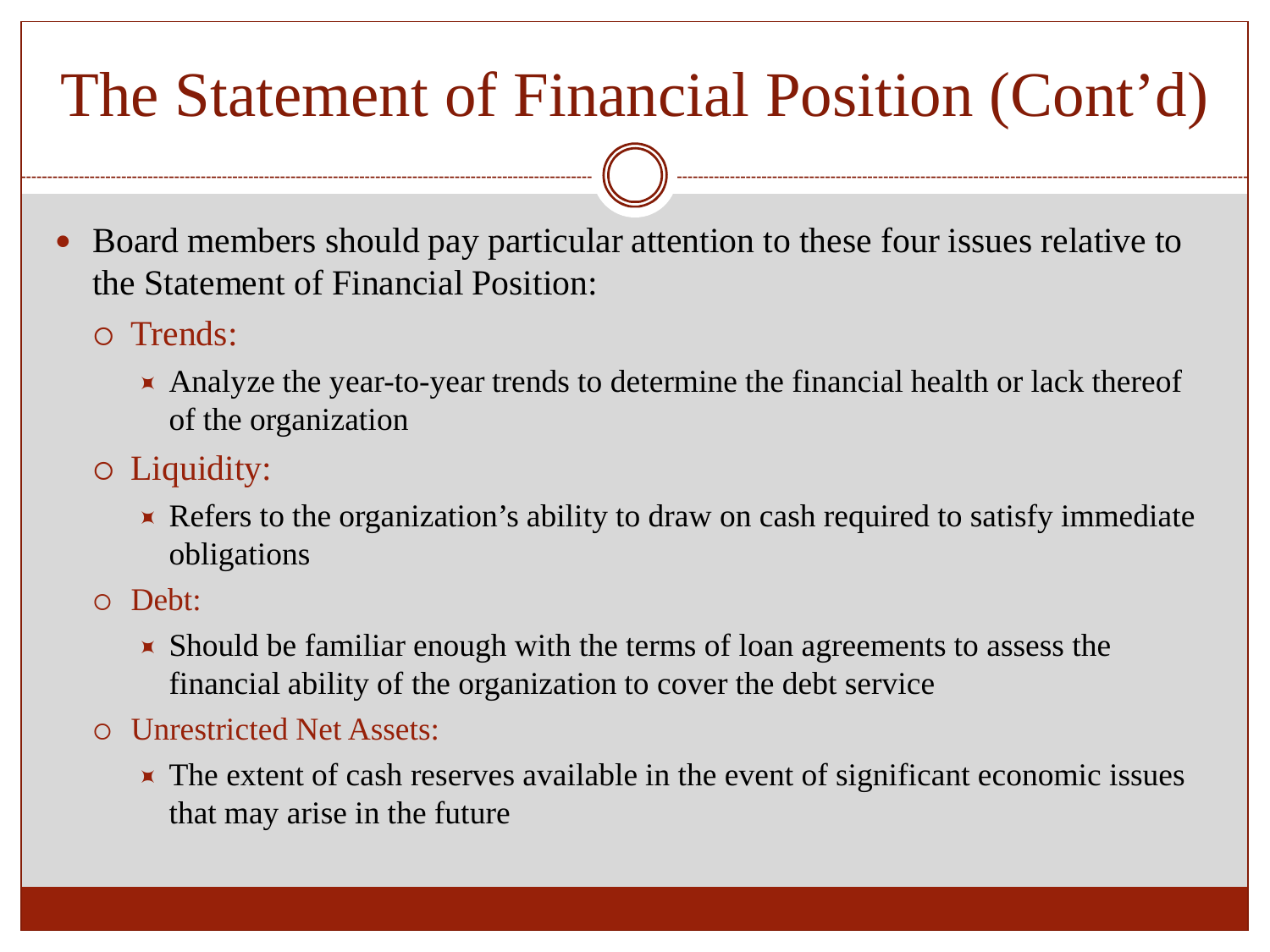### The Statement of Activities

- The Statement of Activities (or Profit & Loss Statement) reports the results of the organization's financial operations for a specific period of time.
- As a board member, you should review the Statement of Activities and consider these four critical areas:
	- Budget vs Actual: As you review the Statement of Activities, review any variances between the budget and actual performance budget variances and ask the question *"Why"* to better understand the causes & effects of the variance(s).
	- Revenue & Support: Look for concentrations of income to determine if the organization has a concentration risk with a specific funding source
	- Trends: When reviewing expenses, review those that are increasing at a faster rate than the corresponding support or revenue (i.e., Salary & Wages)
	- Change in Net Assets: A positive amount is just as important to a not-for-profit as it is to a for-profit organization, it is ok for non-profits to generate a profit.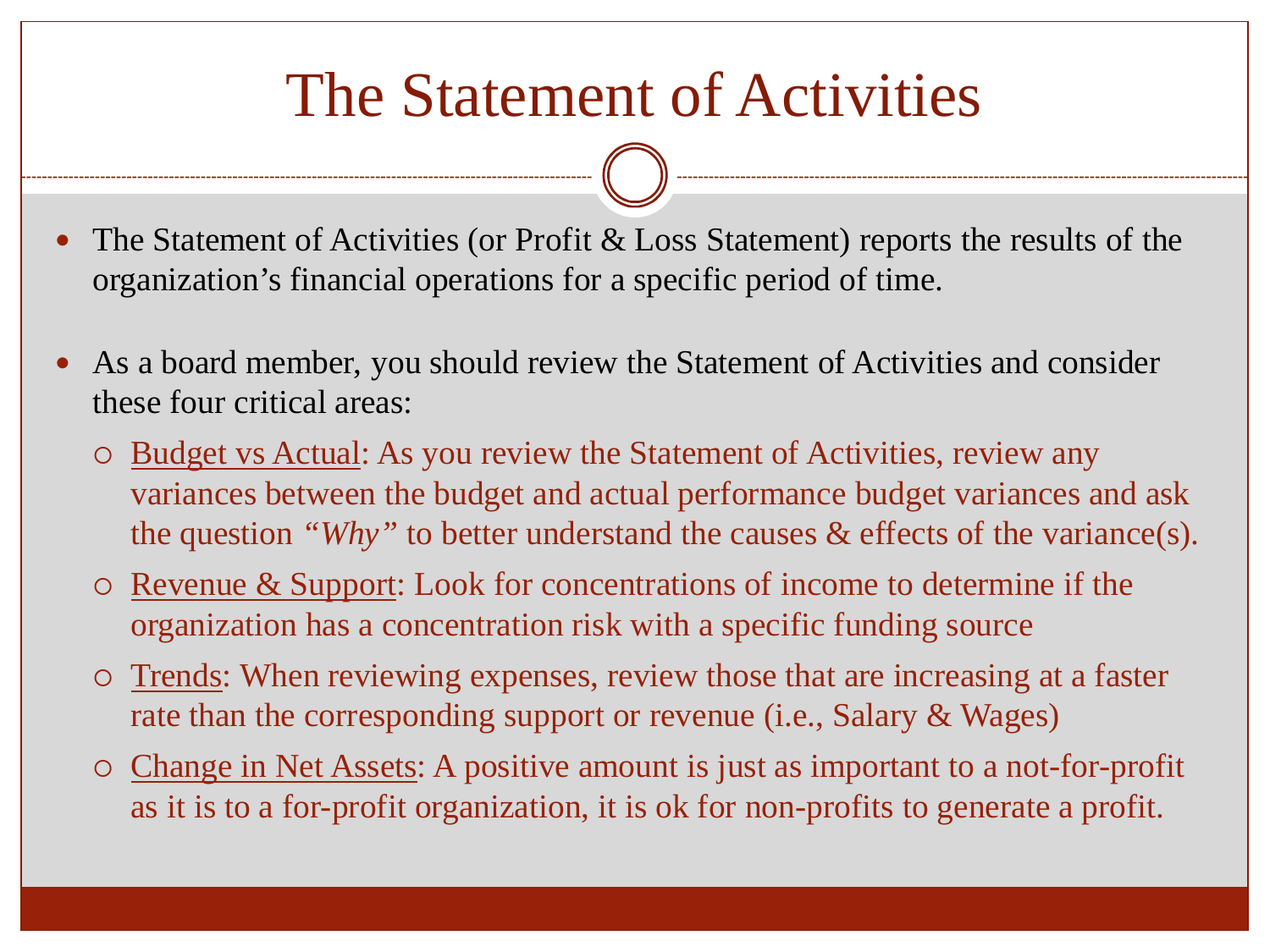### Statement of Cash Flows

- The Statement of Cash Flows converts accrual-based activity into a cash basis format to explain where cash came in & where cash went out.
- Cash flows are categorized into three categories:
	- Operating: includes the day-to-day activities of your organization
	- Investing: reports the purchases and sales of investments and capital assets such as property and equipment
	- Financing: reports the flow of cash to and from debt or other funding sources, including support received for long-term purposes such as endowment gifts and capital project funding
- The three net cash figures, when totaled, represent the change in cash from beginning to the end of the fiscal period. The ending balance should match the cash on hand as presented on the Statement of Financial Position at year-end.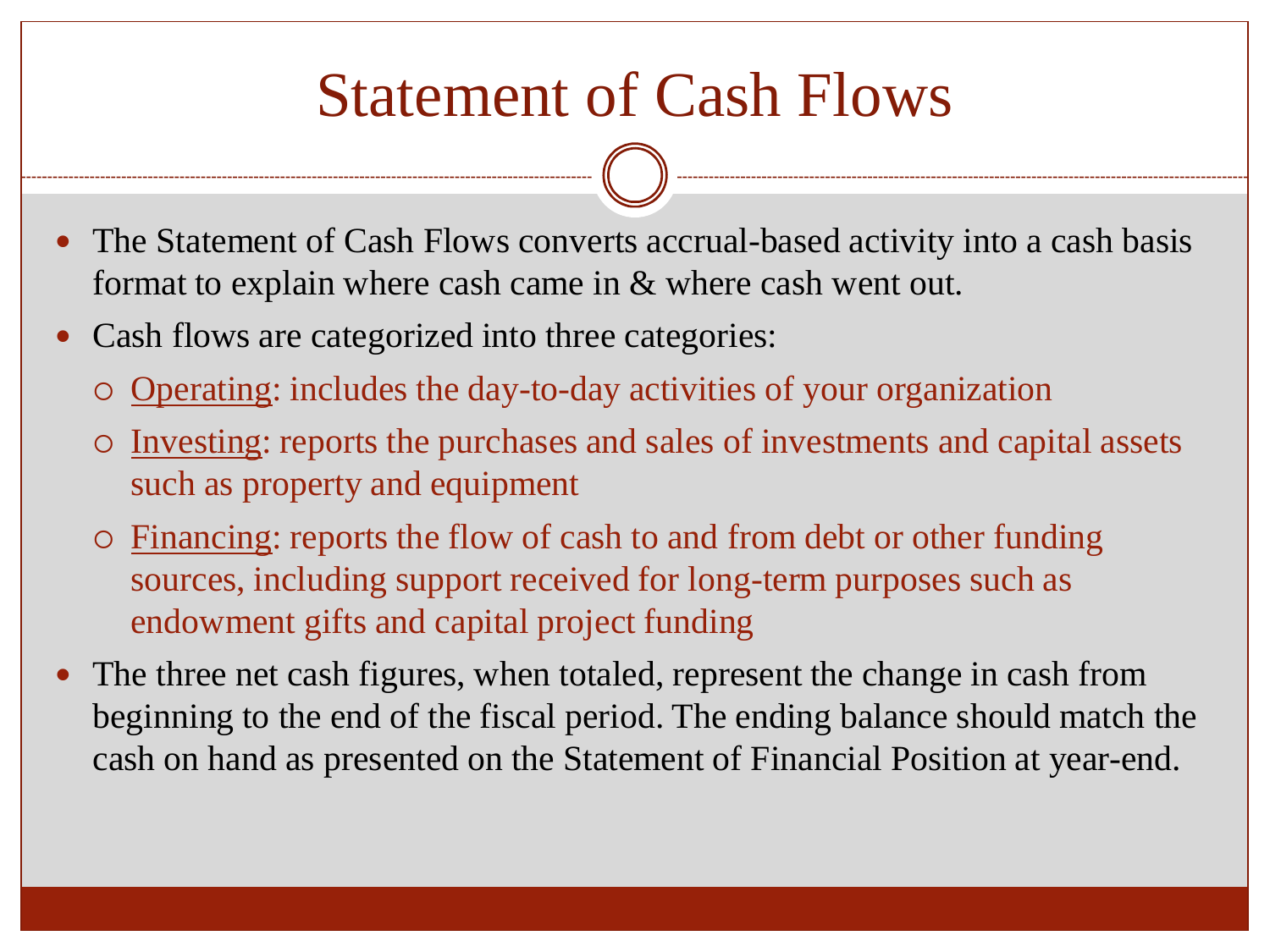### The Statement of Cash Flows (Cont'd)

- When a board member is reviewing the Statement of Cash Flows it would beneficial to review these areas:
	- Net Change in Cash: Organizations that consistently show a decrease in cash over several periods risk having cash flow issues
	- Trends: As with the other statements, reviewing trends can indicate the start of financial issues
	- Cash Flow from Operations: the objective should be to secure a positive cash flow from operations, but this will not always be the case
	- Days Operating Cash: An indicator of how long an organization can operate on the current cash balances
		- To calculate your days operating cash:
			- (Total Cash Balance  $\div$  Total Cash Expenses)  $\div$  365 days

Whereas, Total Cash Expenses excludes depreciation & in-kind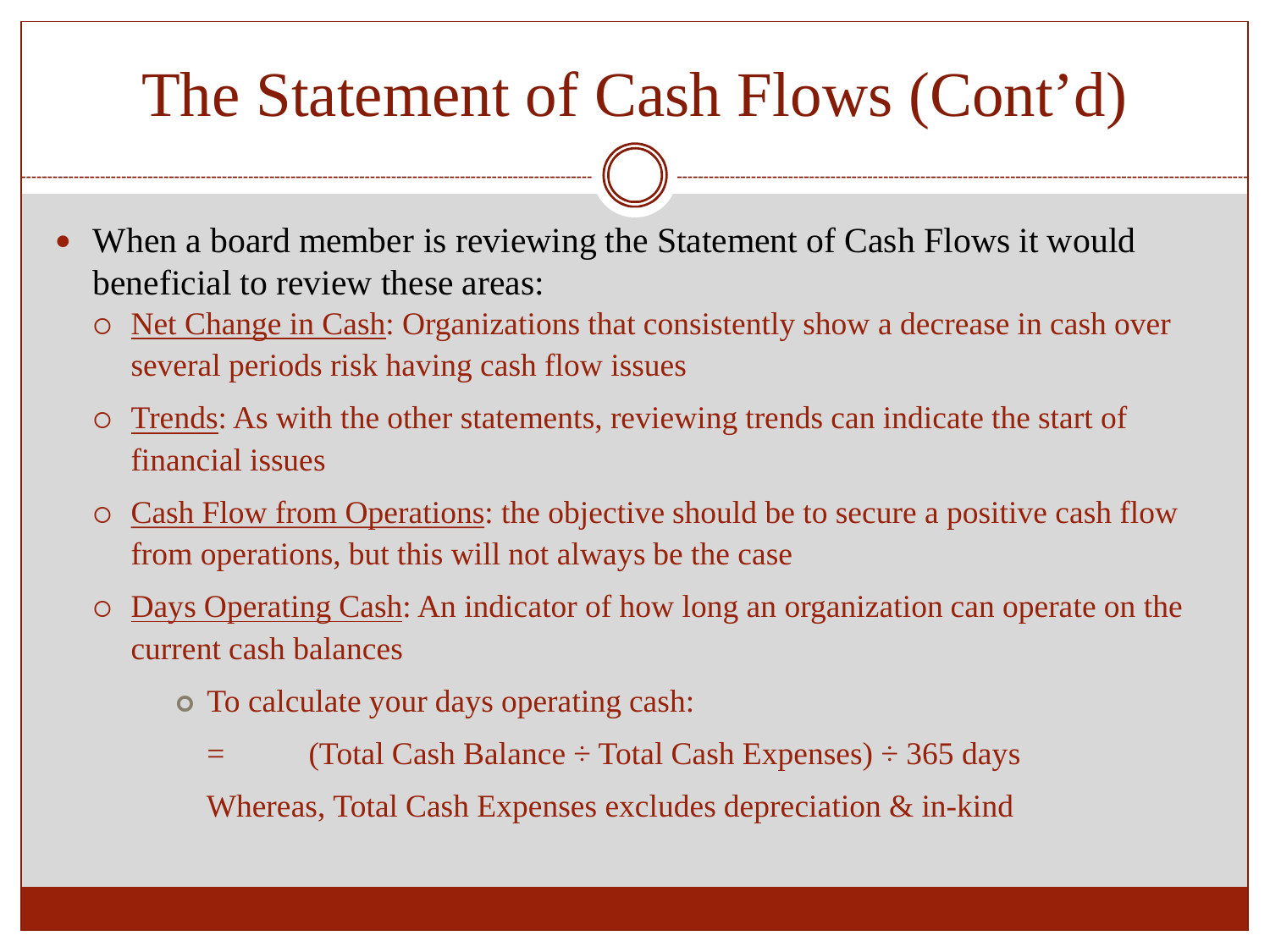### Statement of Functional Expenses

- The Statement of Functional Expenses is an additional required statement for non-profit organizations
- The Statement of Functional Expenses classifies expenses according to their natural classification (payroll, rent, supplies, telephone, etc), and function/cost center (programs, management and general and fundraising)
- Functional expenses can be allocated between programs and supporting service categories based upon a reasonable allocation that can involve a variety of denominators, such as hours worked or square footage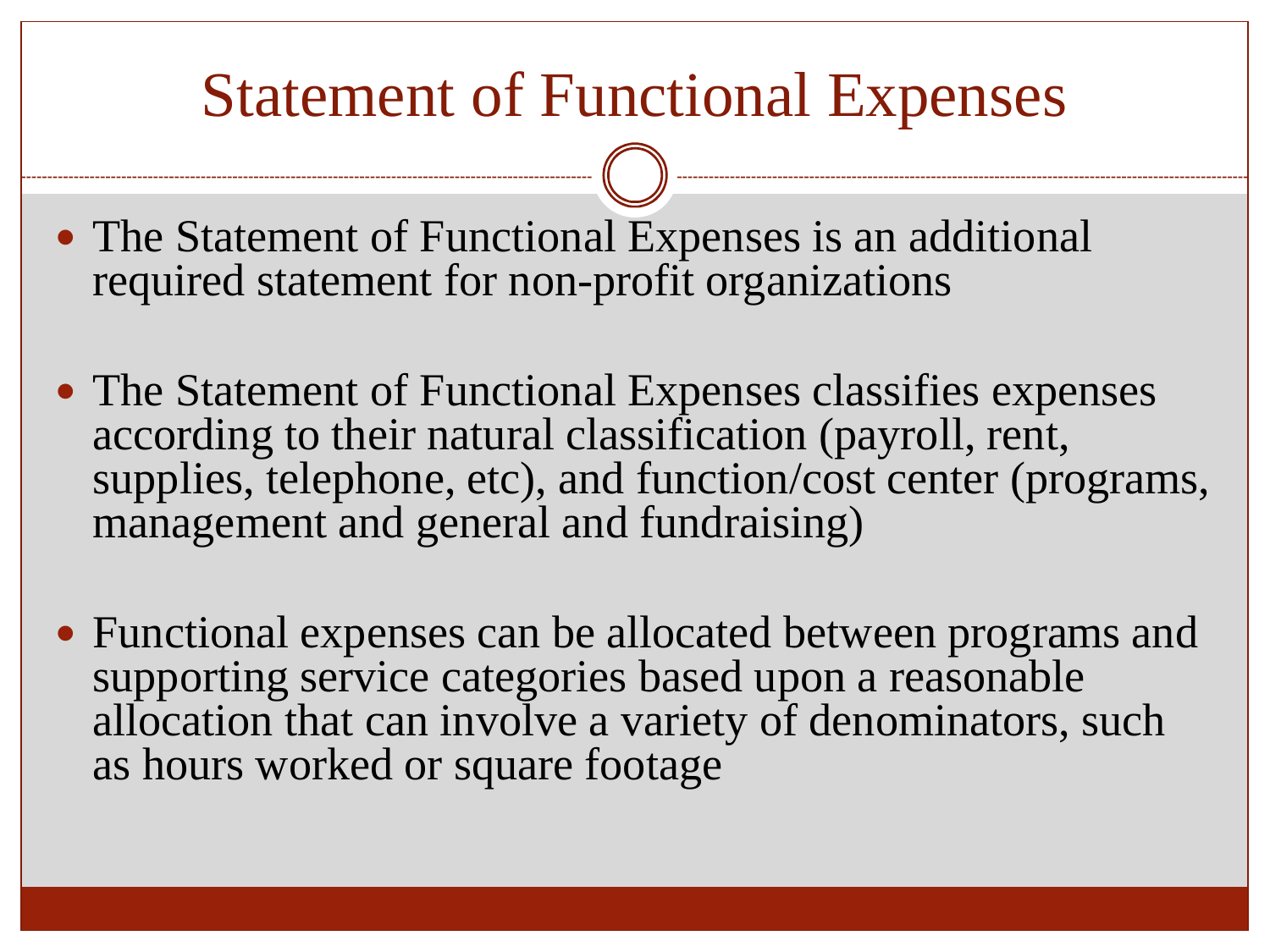#### Financial Reporting Fundraising Considerations

- Income & expenses incurred for fundraisers must be reported separately from program income & expenses.
- Non-profit 501(c)3 entities should consider whether the fundraiser is related to the organization's exempt purpose & whether *quid-pro-quo* applies.
	- When donors receive something in exchange for their donation (quid pro quo), the difference between the value of the donation & the gift/item/service exchanged is not deductible.
	- If unrelated to the organization's exempt purpose, the fundraising income is considered "unrelated business income" (UBI), which nonprofits must pay income tax on (i.e., a library regularly offering a dog-grooming service to generate income)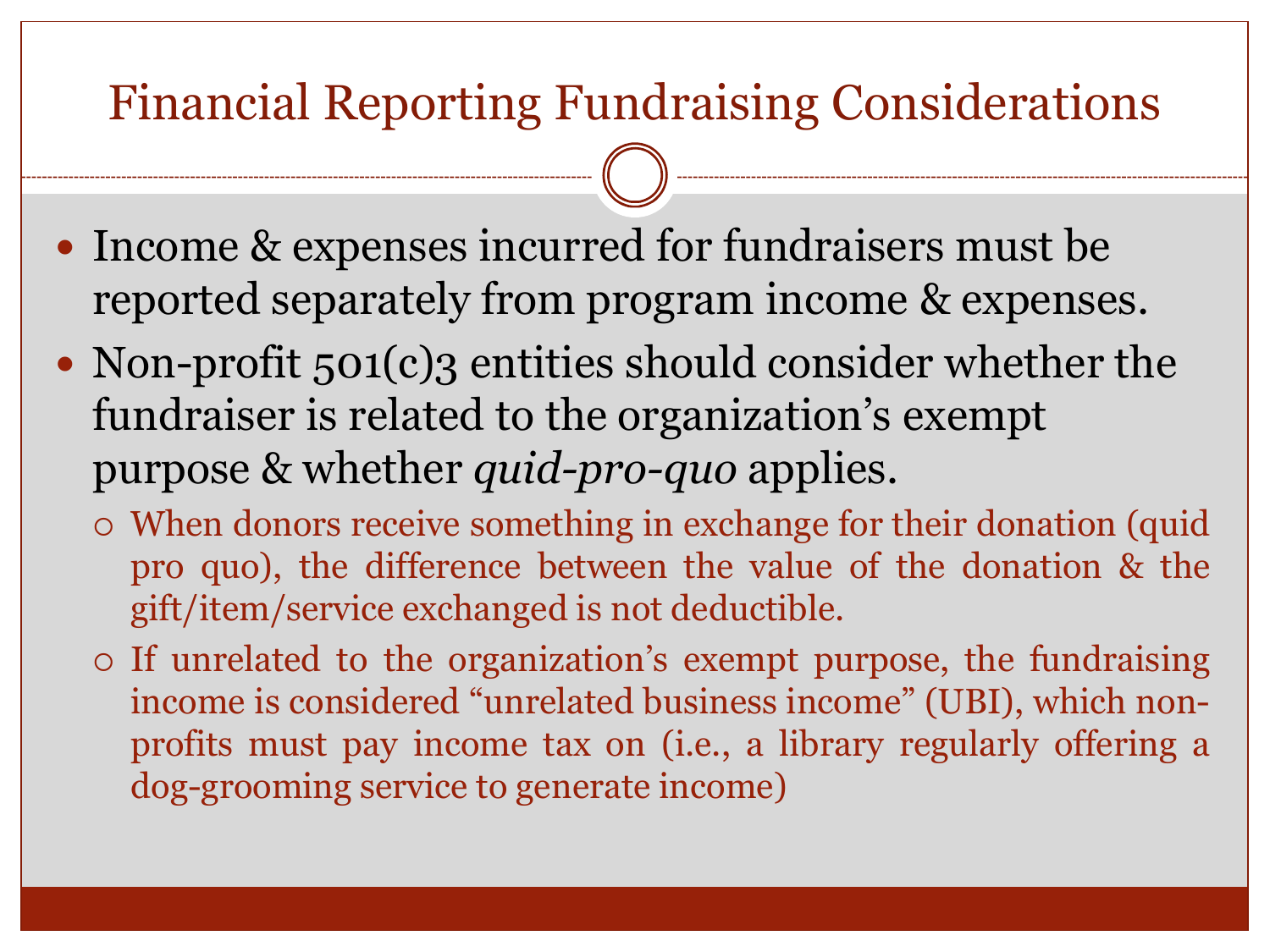### Quid Pro Quo Contribution

- Internal Revenue Code § 170
- When a donor receives something of value in return for their contribution
- Organization is required to send a disclosure statements to the donor with the details of the transaction when the donation is greater than \$ 75
- Disclosure statement should be send timely
- Failure to send a disclosure statement can result in a civil penalty of \$10/contribution not to exceed \$5,000 per fundraising event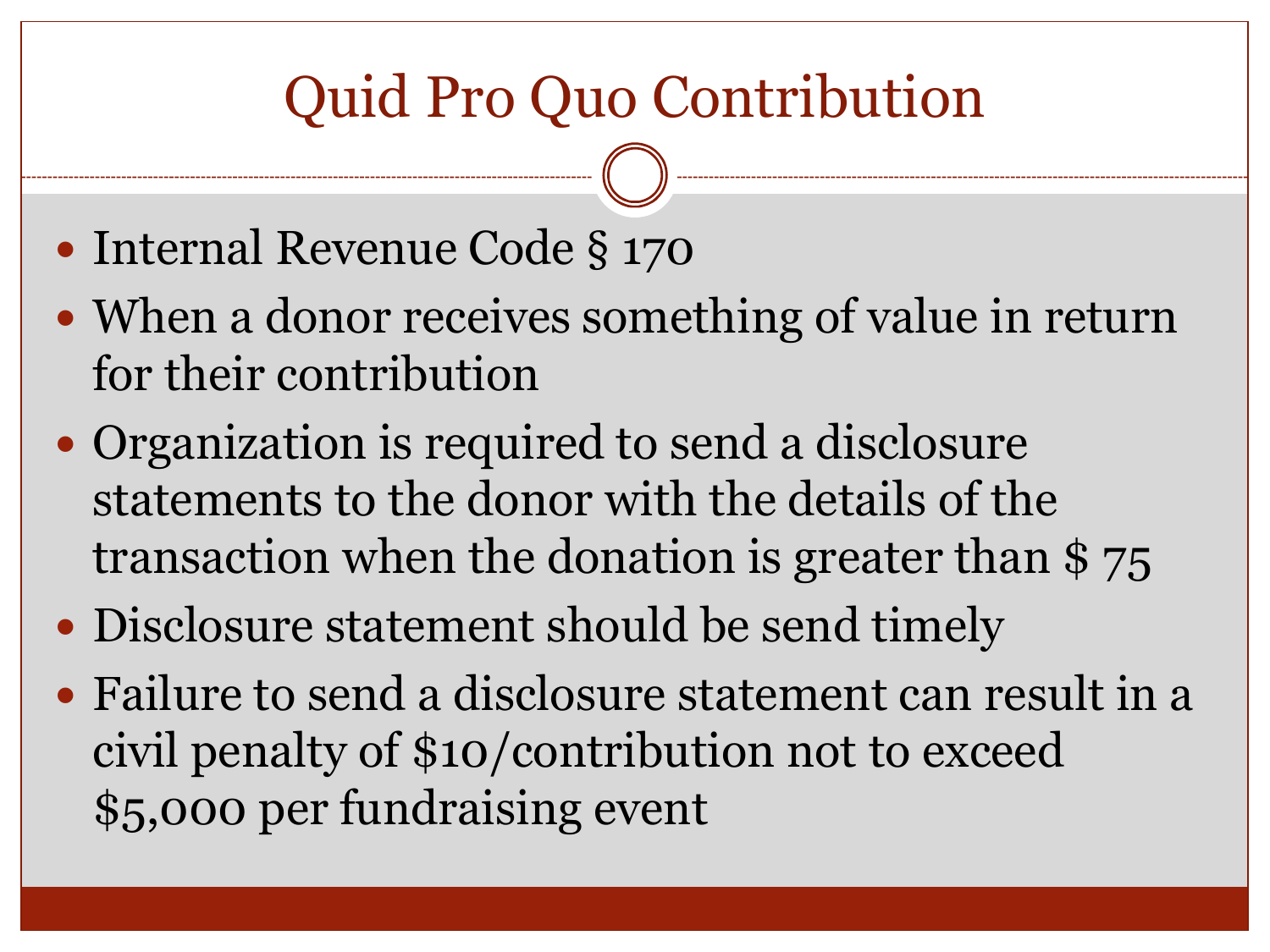### Unrelated Business Income (UBI)

- UBI results when an organization regularly carries on a trade or business that is not substantially related to its exempt purpose.
	- Trade or business An activity which generates income from selling goods or providing a service with the intent to make a profit
	- $\circ$  Regularly carried on activity is conducted with frequency and continuity in a similar fashion to that of commercial activities of non-exempt organizations
	- $\circ$  Not substantially related activity does not contribute *importantly* to the accomplishments of the organization exempt purpose or programs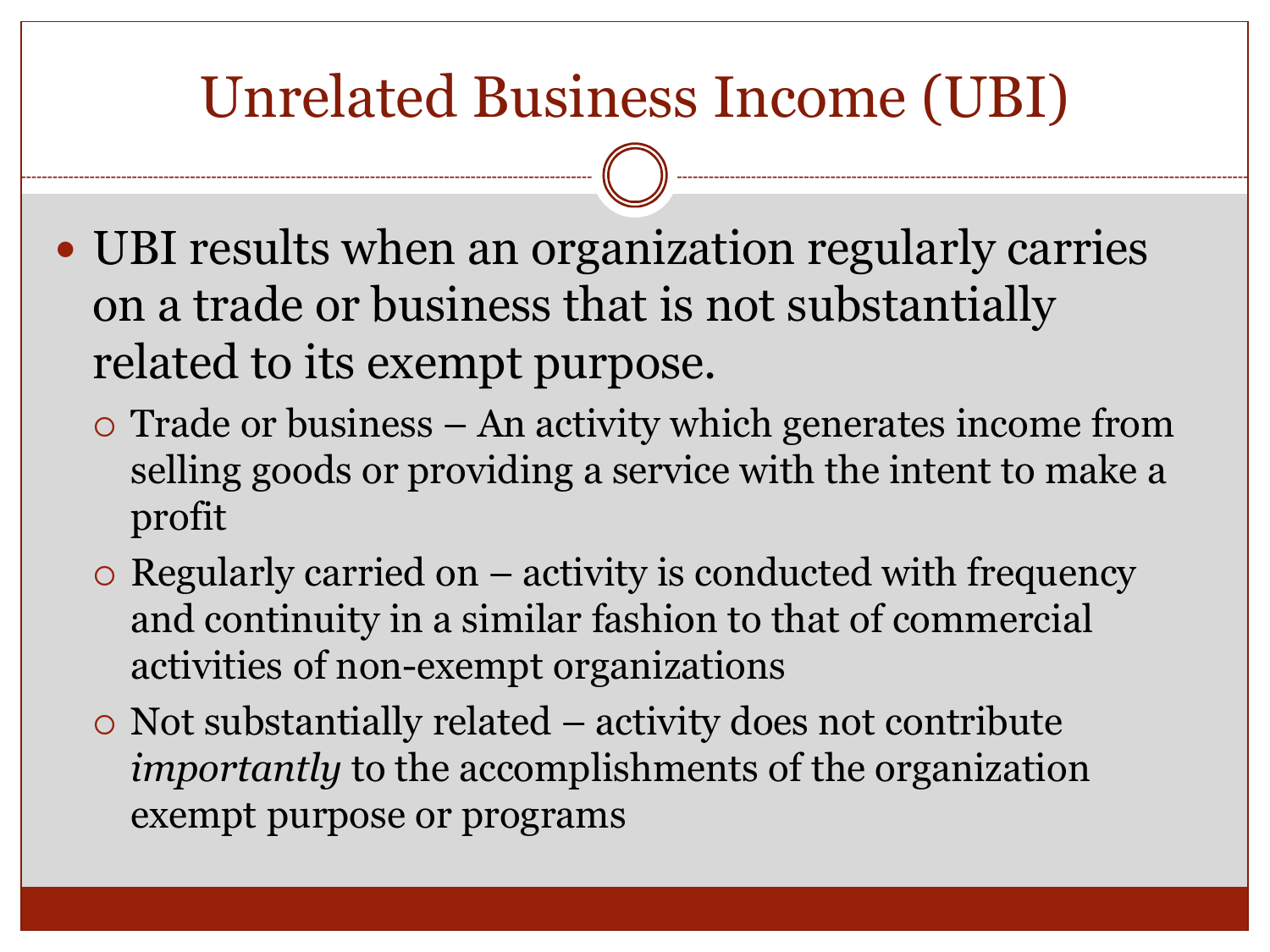### Unrelated Business Income (Cont'd)

- Income generated to support an exempt purpose is not sufficient to deem the activity not subject to UBI
- Estimated tax payments
	- Estimates are due if the organization anticipates a tax liability to be more than \$500
	- $\circ$  Tax payments are due on the 15<sup>th</sup> day of the 4<sup>th</sup>, 6<sup>th</sup>, 9<sup>th</sup>, and 12<sup>th</sup> month of the tax year, not calendar year
- Filing Requirements
	- Form 990-T is used to report taxable business activity and is due at the same time as Form 990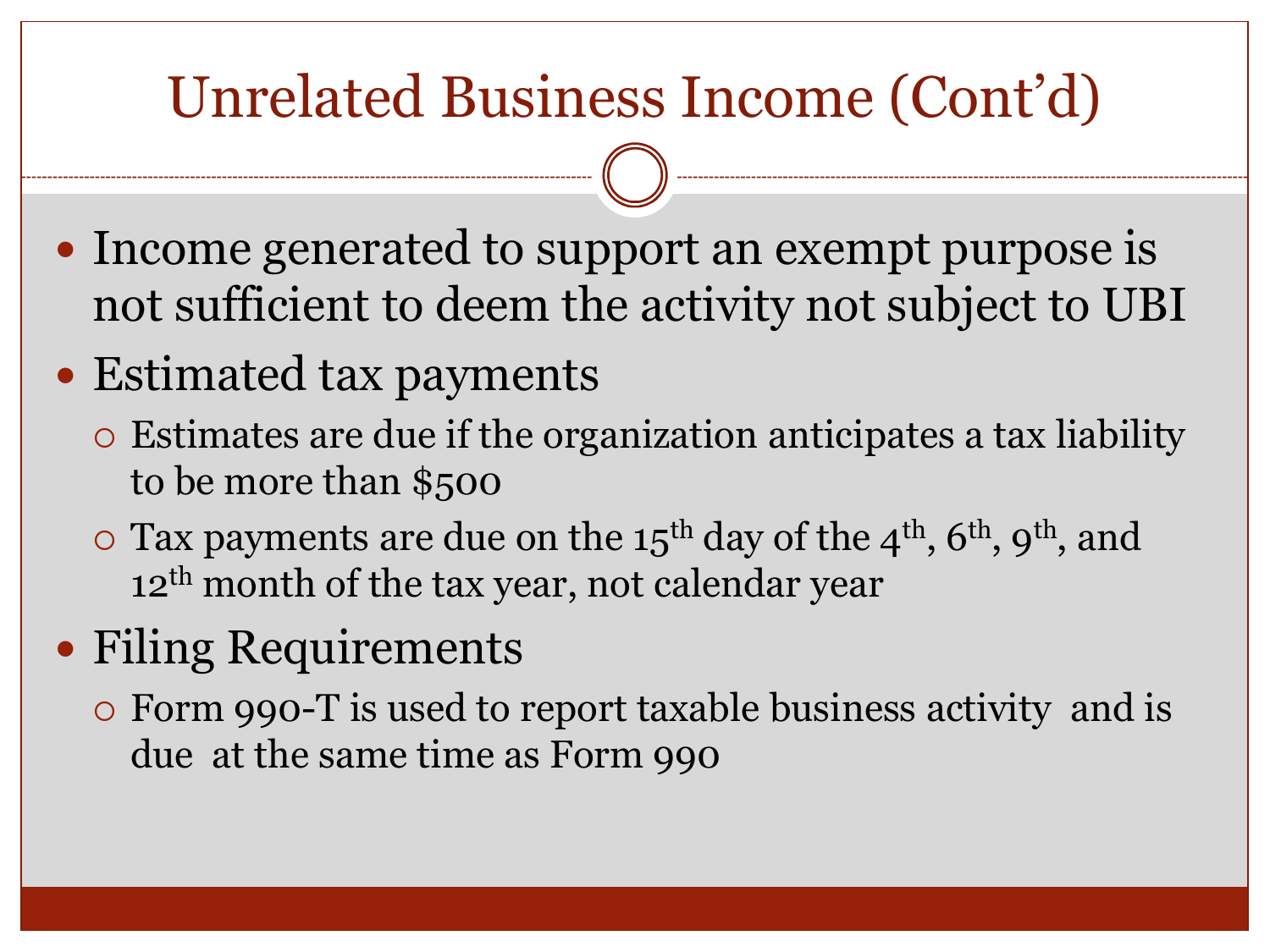### Board of Directors - Index

- Questions you should ask before joining
- Time consideration for board duties
- Legal duties as a board member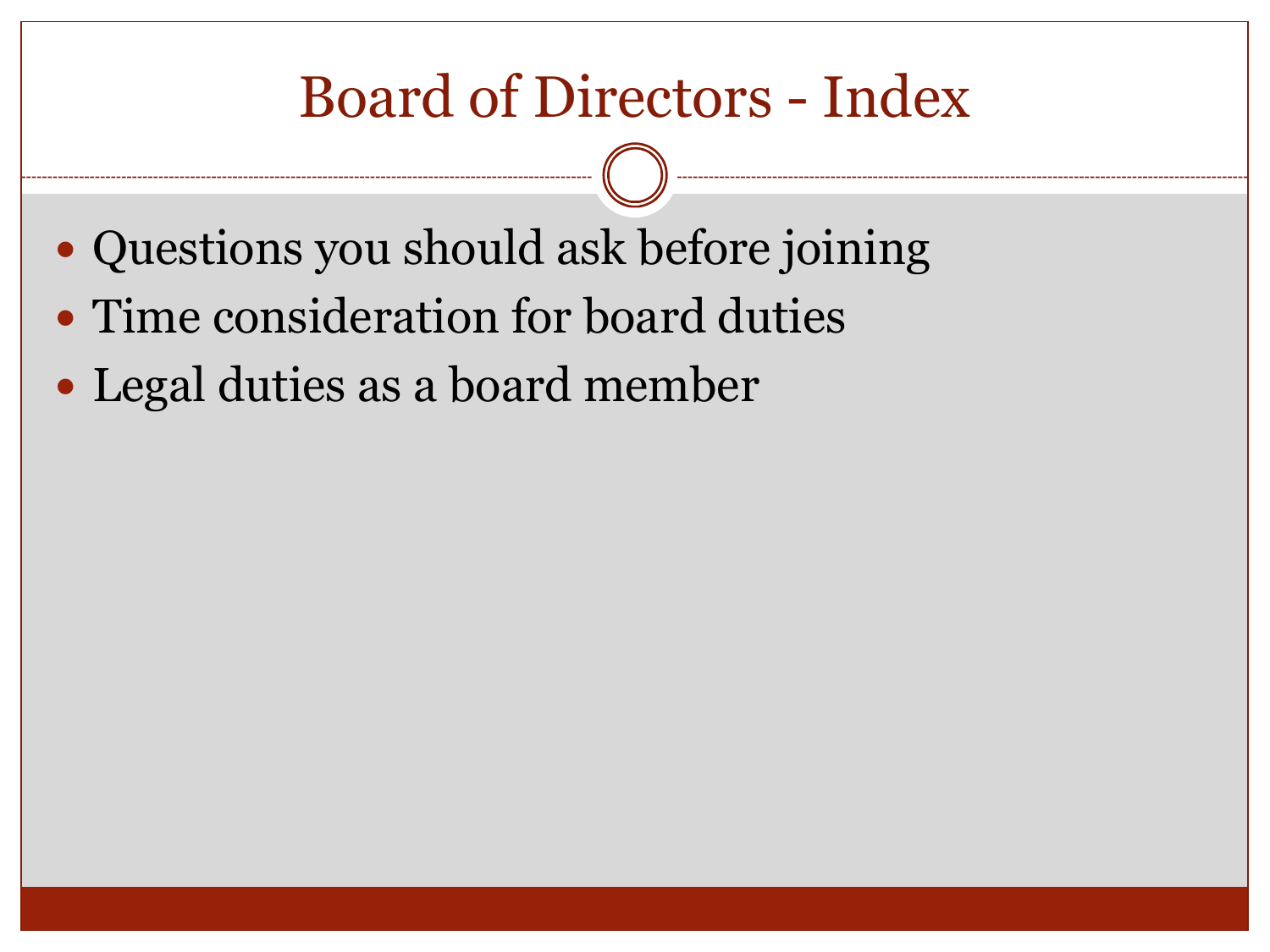### Joining a Board

#### • Questions to ask before joining

- Is the organization current with tax filings; income tax, payroll tax, sales tax?
- Is the organization experiencing any financial distress?
- Who manages the organizations daily activities?
- Who are the other board members and is there anyone with a financial background?
- Are there controls in place that allow the organization to operate efficiently?
- Ask to see the most recent tax return and financial statements.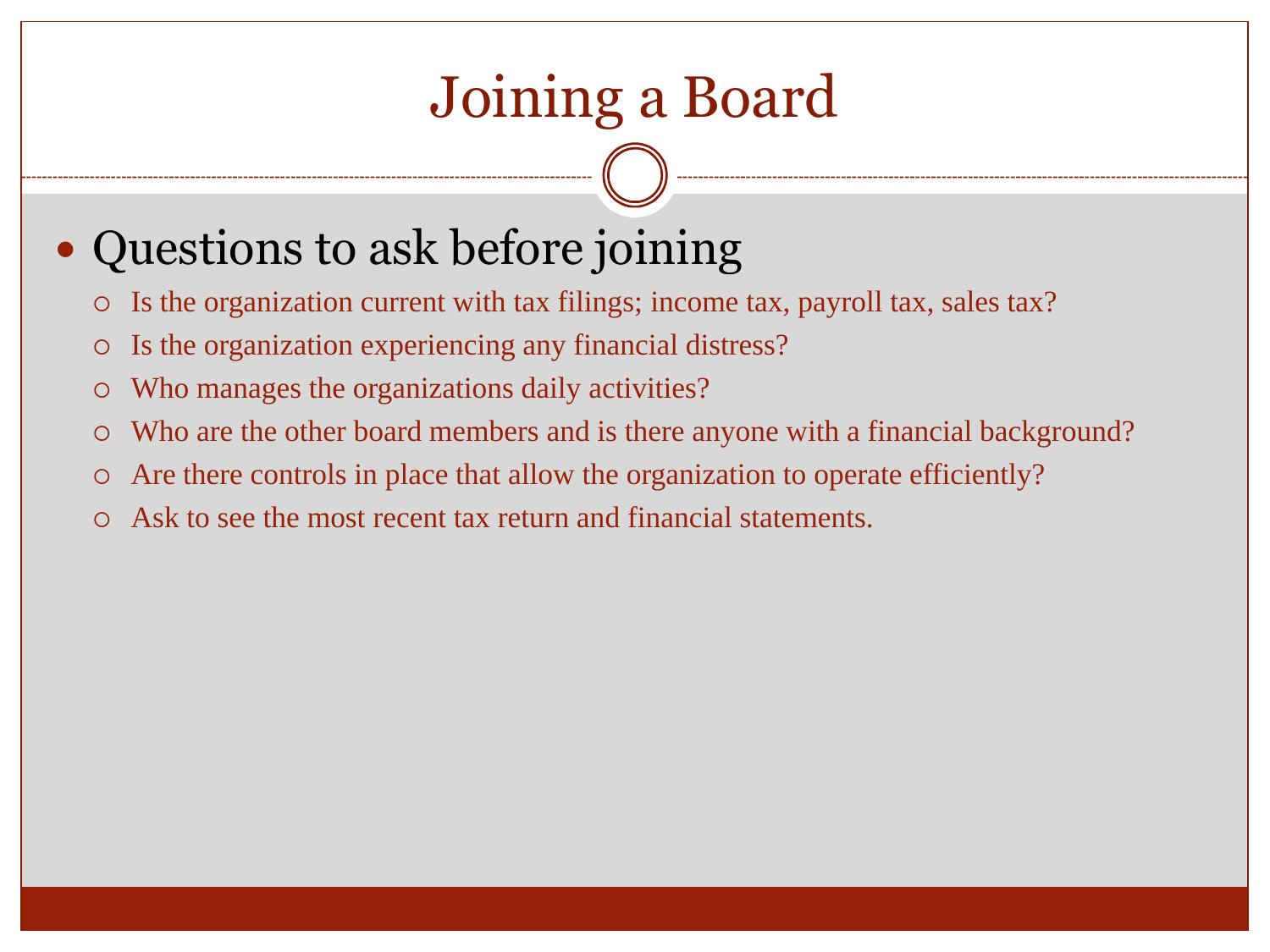### Time Necessary for Duties

• In addition, prior to joining a board, you will have to ask yourself whether you have the necessary time to carry out your various duties as a board member.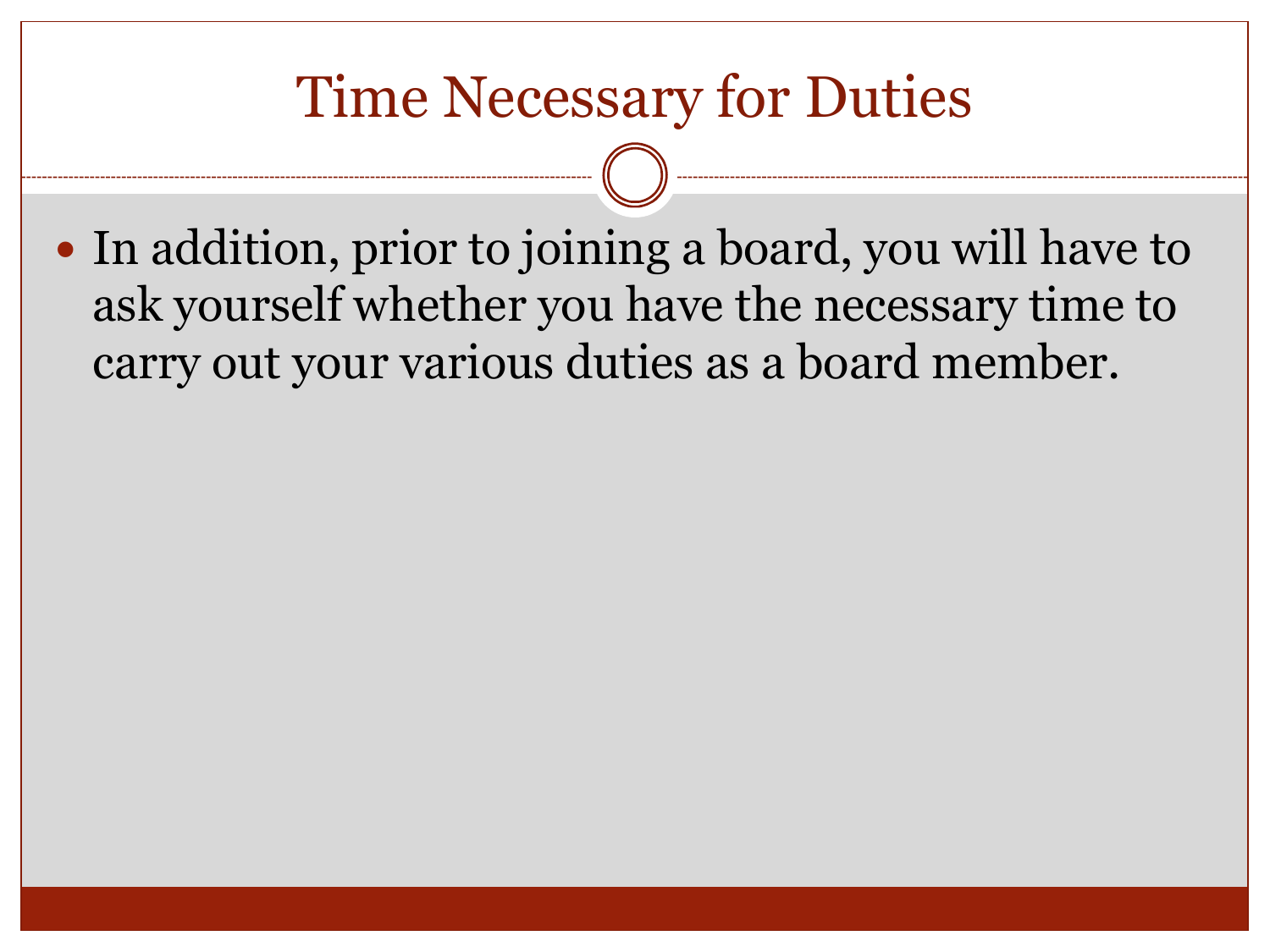### Legal Duties of a Board Member

- A board member is responsible for the governance of an organization and to set overall policies and make financial decisions that will sustain the organization into the future, which include the following:
- Duty of Care:
	- Requires a trustee to act in good faith by exercising due diligence, care, and skill in carrying out there duties as a trustee that would be expected by the public
- Duty of Loyalty:
	- Requires a trustee to act in a manner that furthers the best interest of the organization goals. Trustees should avoid conflicts of interest even the appearance of conflicts even if one does not exist

#### Duty of Obedience:

 Requires a trustee to insure the resources of an organization are used to fulfill it's mission, and the organization complies with all laws and regulations and does not engage in any unlawful activity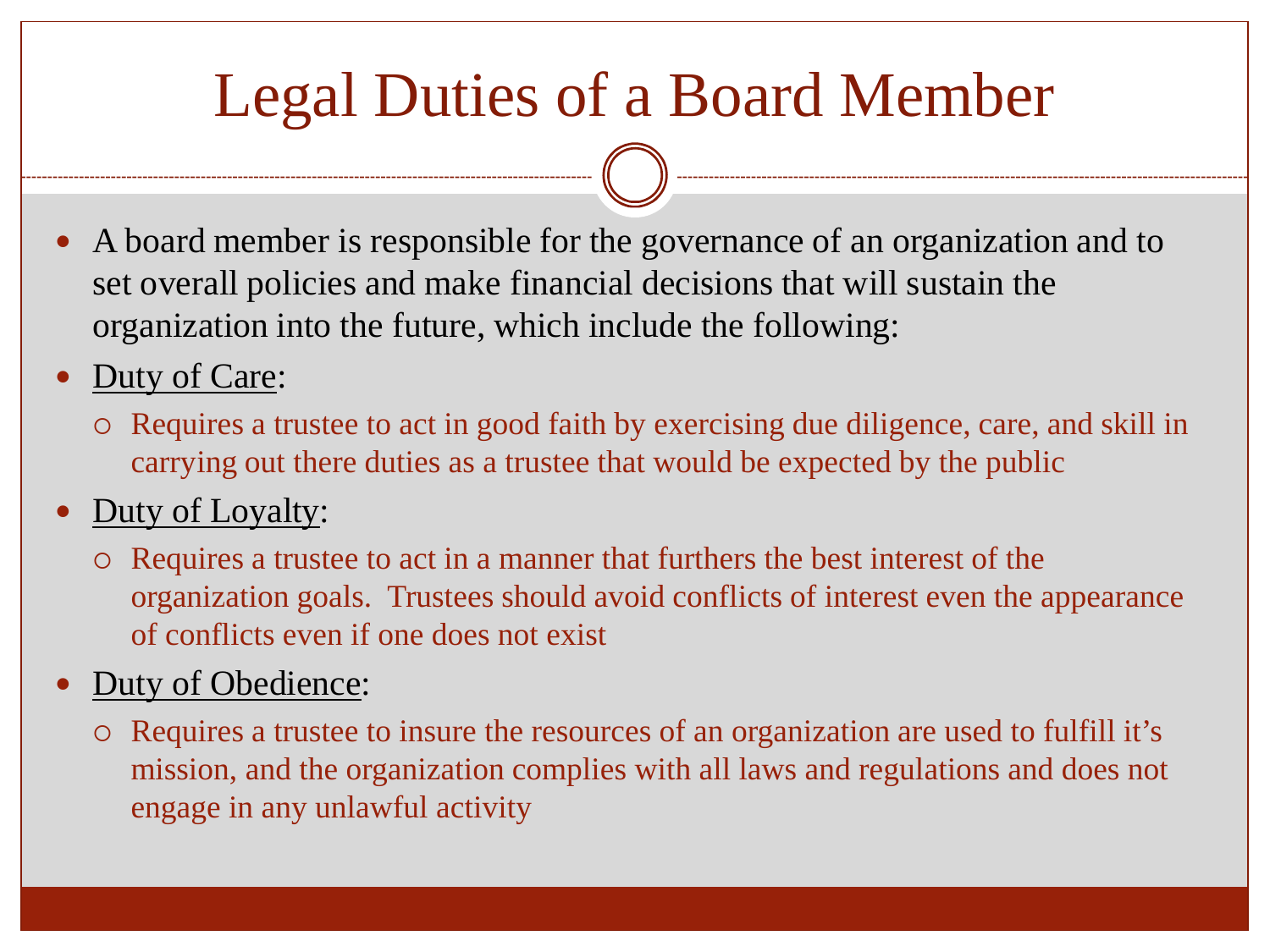### Personal Liability of Board Members

• Board members can be held personally responsible for certain financial obligations of an organization

#### • Trust Taxes:

- Payroll Tax
- Sales Tax
- Civil Penalties
- Income Tax on UBIT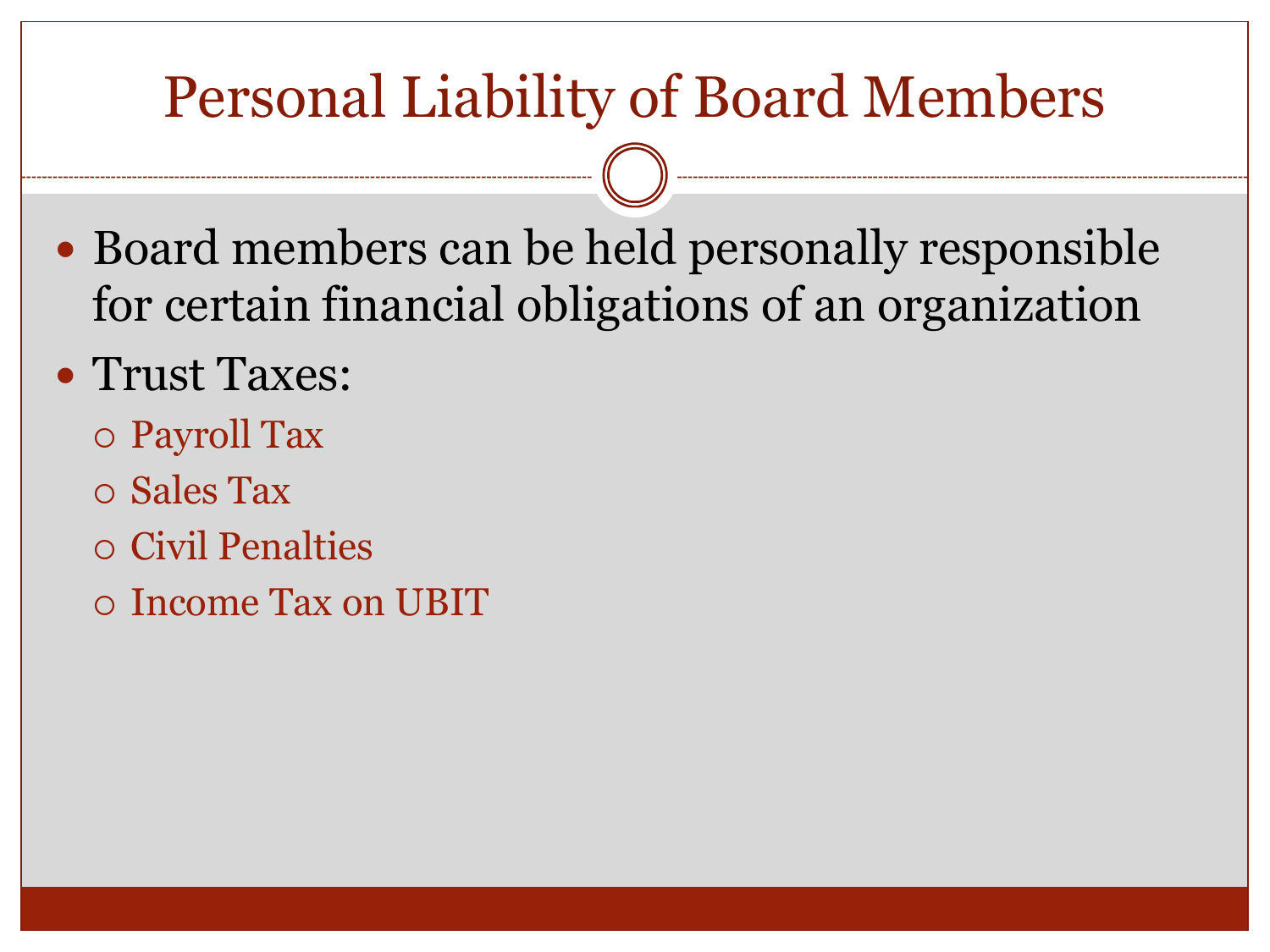### Duties of the Treasurer/Audit Committee

### • Review financial reports

- Question the detail
- Question trend discrepancies
- Review financials regularly: monthly or quarterly depending on size of the organization
- Convey the financial information to the full board
- Review and approve annual budgets
- An audit committee may not always be necessary or practical depending on the size of the organization
- Hold finance committee meetings and create agendas for those meetings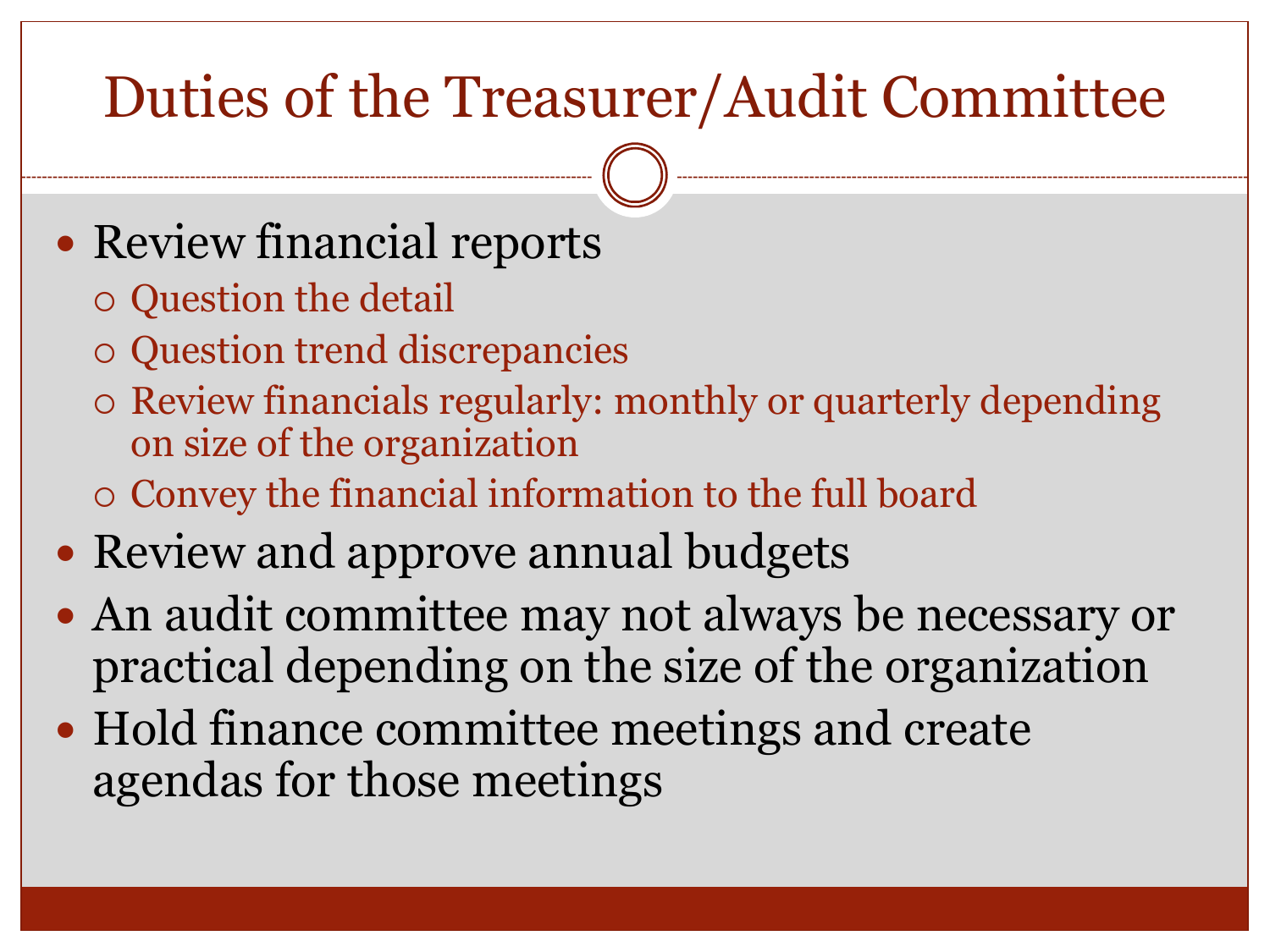### The NYS Non-Profit Revitalization Act of 2013

Some of the key requirements of the Act are:

- A requirement that all non-profit organizations have a conflict of interest policy.
- A requirement that transactions between a non-profit organization and a related party be approved in accordance with procedures set forth in the Act.
- A prohibition against an employee of a non-profit corporation serving as the chair of the board of directors, unless service to approved by two-thirds vote of the entire board. The employee shall not be considered an independent director.
- A requirement that a non-profit organization with 20 or more employees and \$1,000,000 gross revenue in the prior financial year must implement a whistleblower policy.
- Changes to the financial reporting requirements for certain non-profit organizations that solicit donations in New York.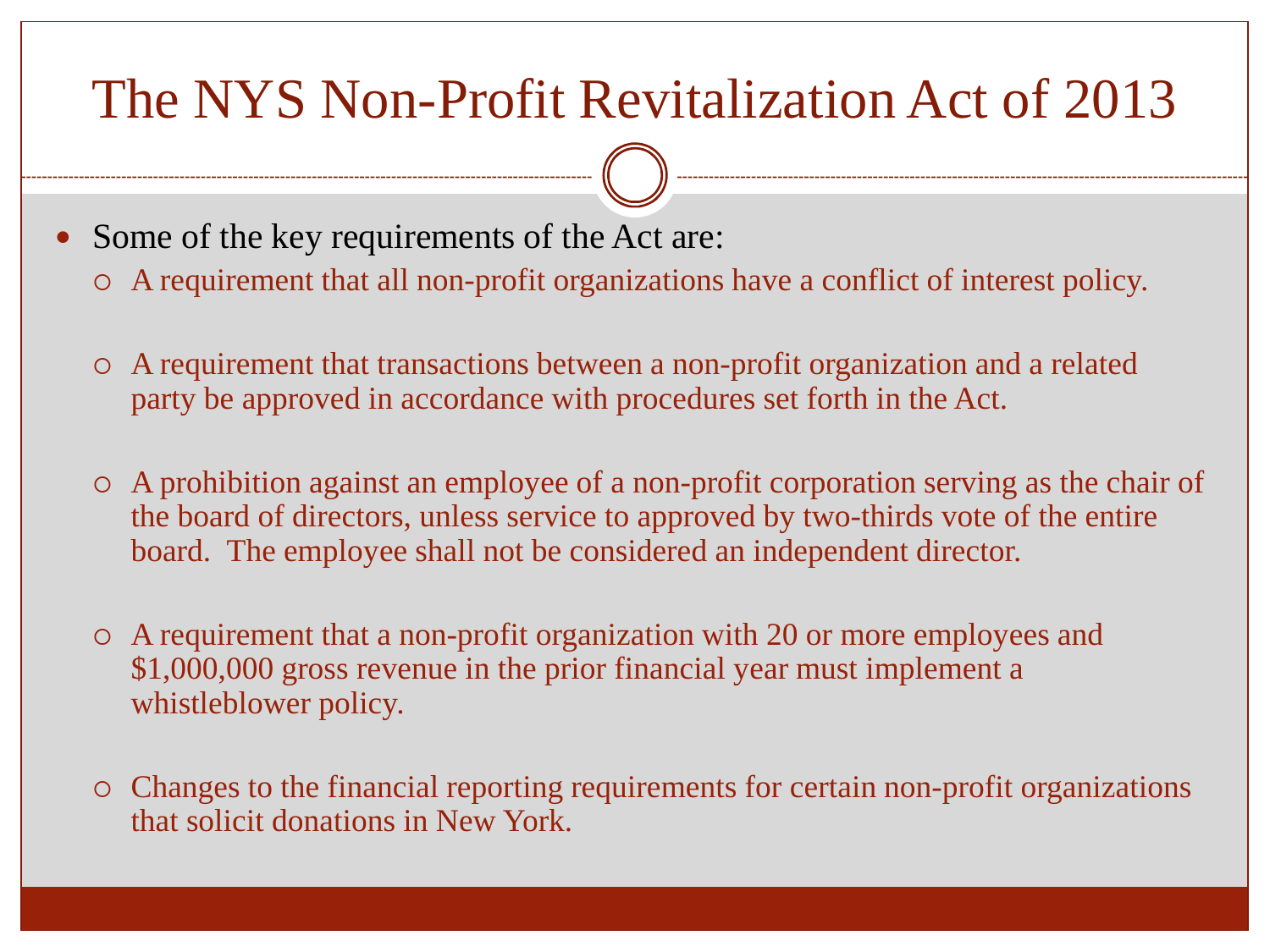### Independent Directors

- The Act requires non-profits to assign certain votes and responsibilities to "independent directors"
	- Conflict of Interest matters
	- Related Parties
	- Whistleblower Policy matters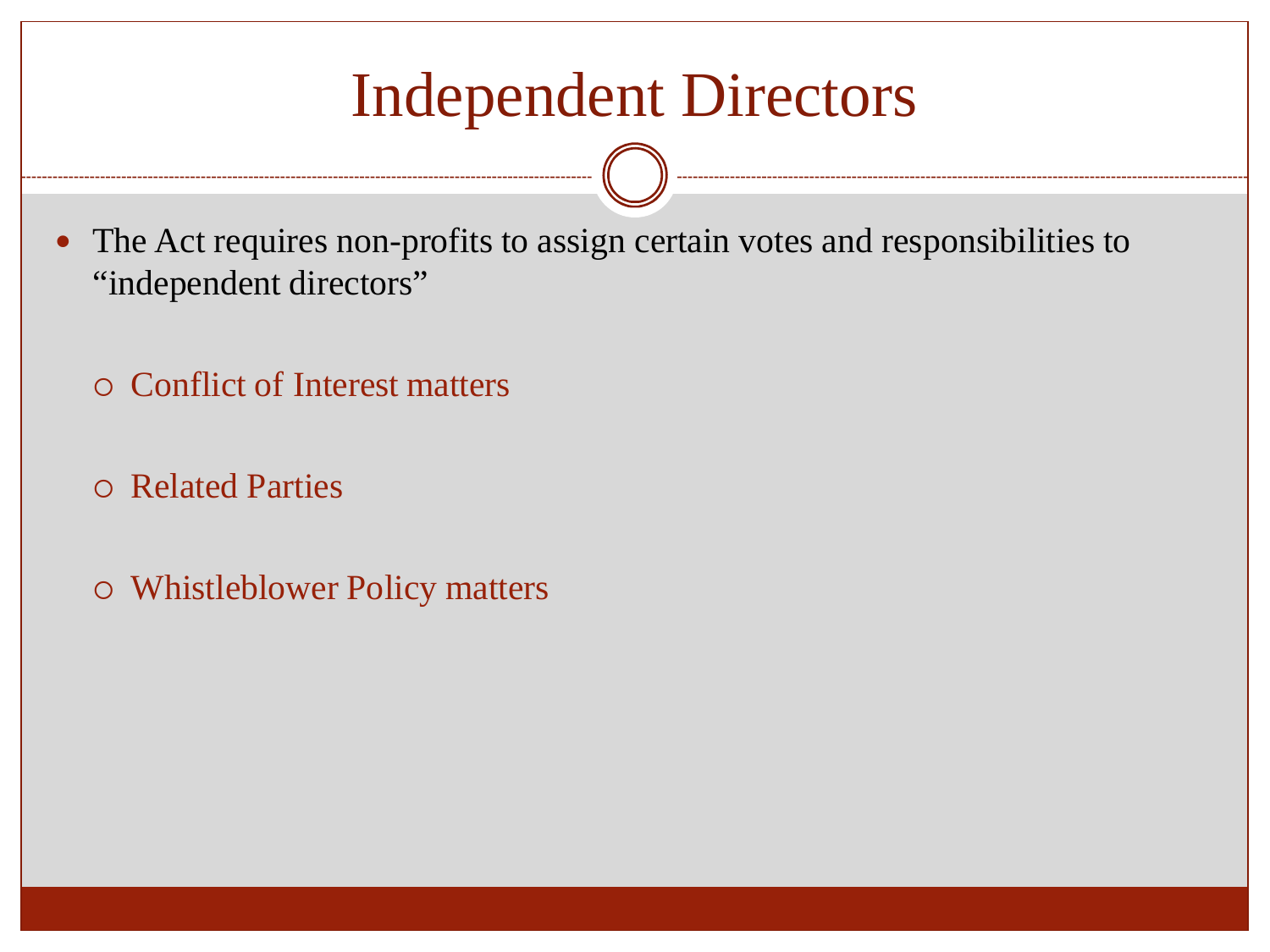## Conflict of Interest Policy

- Requires that the person with the conflict of interest not be present at or participate in board or audit committee deliberations or vote on matters giving rise to such conflicts
- Prohibition of any attempt by the person with the conflict to improperly influence the deliberations or voting on the matter giving rise to such conflict
- Procedures for disclosing, addressing, and documenting related party transactions
- Requirement that the existence and resolution of the conflict be properly documented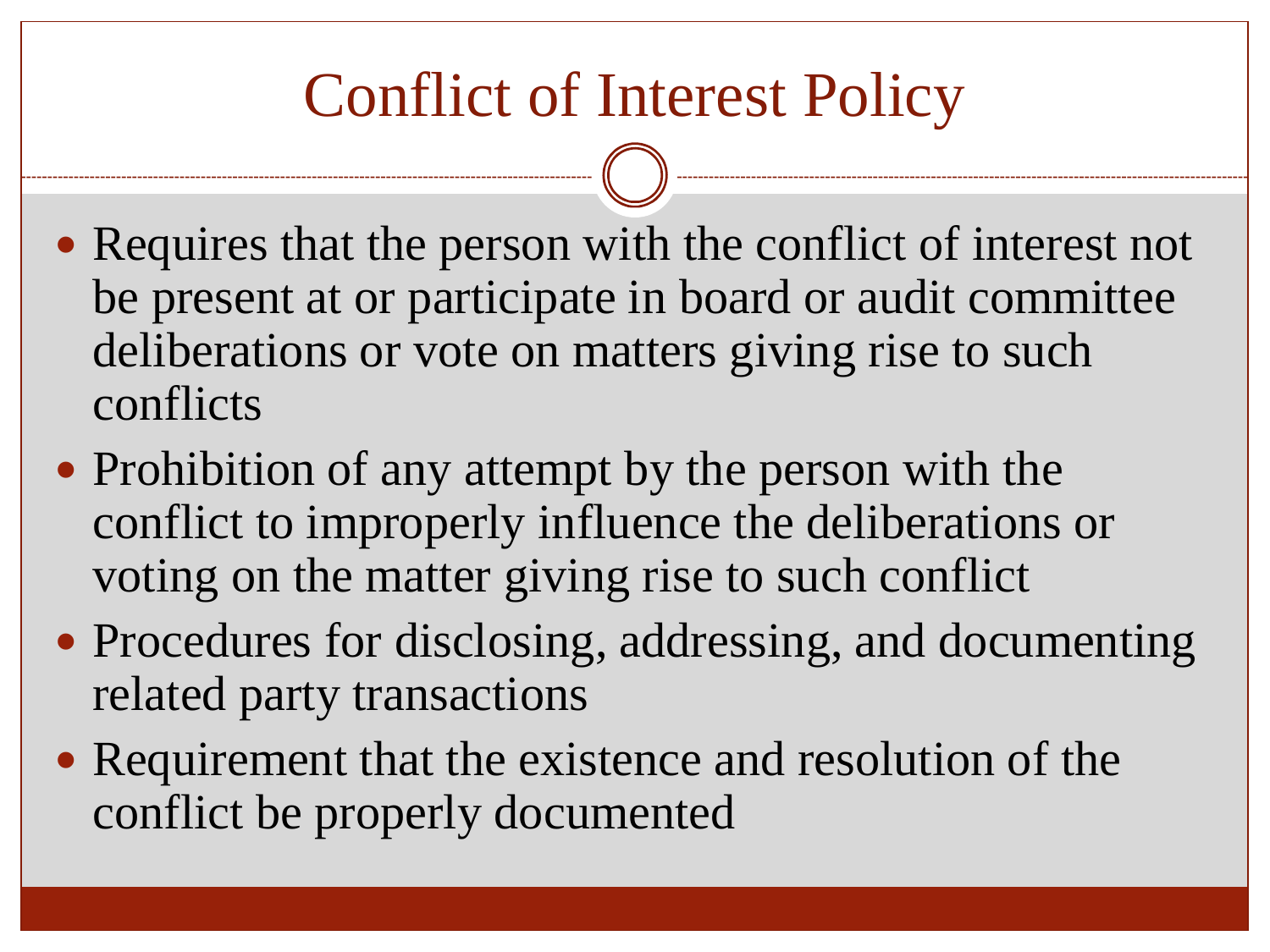### Conflict of Interest Policy (Continued)

- The Conflict of Interest Policy must require that, prior to the initial election of any director, the director shall sign and submit to the Secretary a written statement identifying:
	- o Any entity of which the director is an officer, director, trustee, member, owner, or employee with which the nonprofit has a relationship.
	- o Any transaction in which the nonprofit participates in which the director might have a conflict of interest.
- The Policy must require that each director annually submit such written statement (identifying the transactions above) to the Secretary.
- The Secretary will provide a copy of the completed statements to the Chair of the Audit Committee or Board Chair, if they are not an Audit Committee member.
- Contact our office for a simple conflict of interest policy.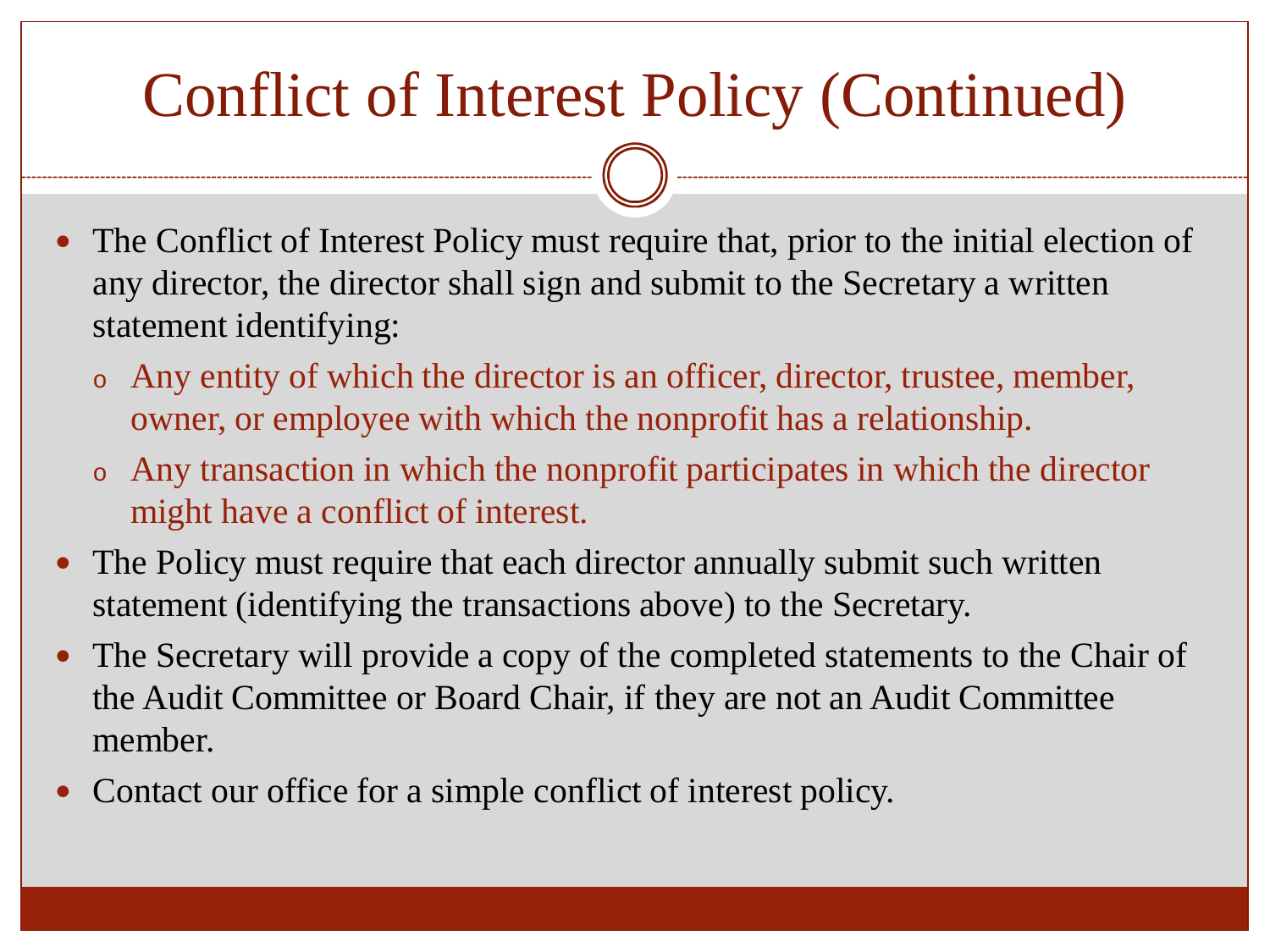### Related Parties in Detail

- Persons bearing a relationship to a board member, management, or a key employee to include:
	- Family members, such as brothers, sisters, parents, grandparents, spouses, children, grandchildren
	- Step-parents, uncles, in-laws, cousins, nephews, & ex-spouses are <u>not</u> considered related parties.
- Examples of Related-Party Transactions include:
	- Transactions where a related-party is a Customer, Employee, Vendor, Affiliated Entity
	- Transactions such as, sales, leases, services, & loans/deposits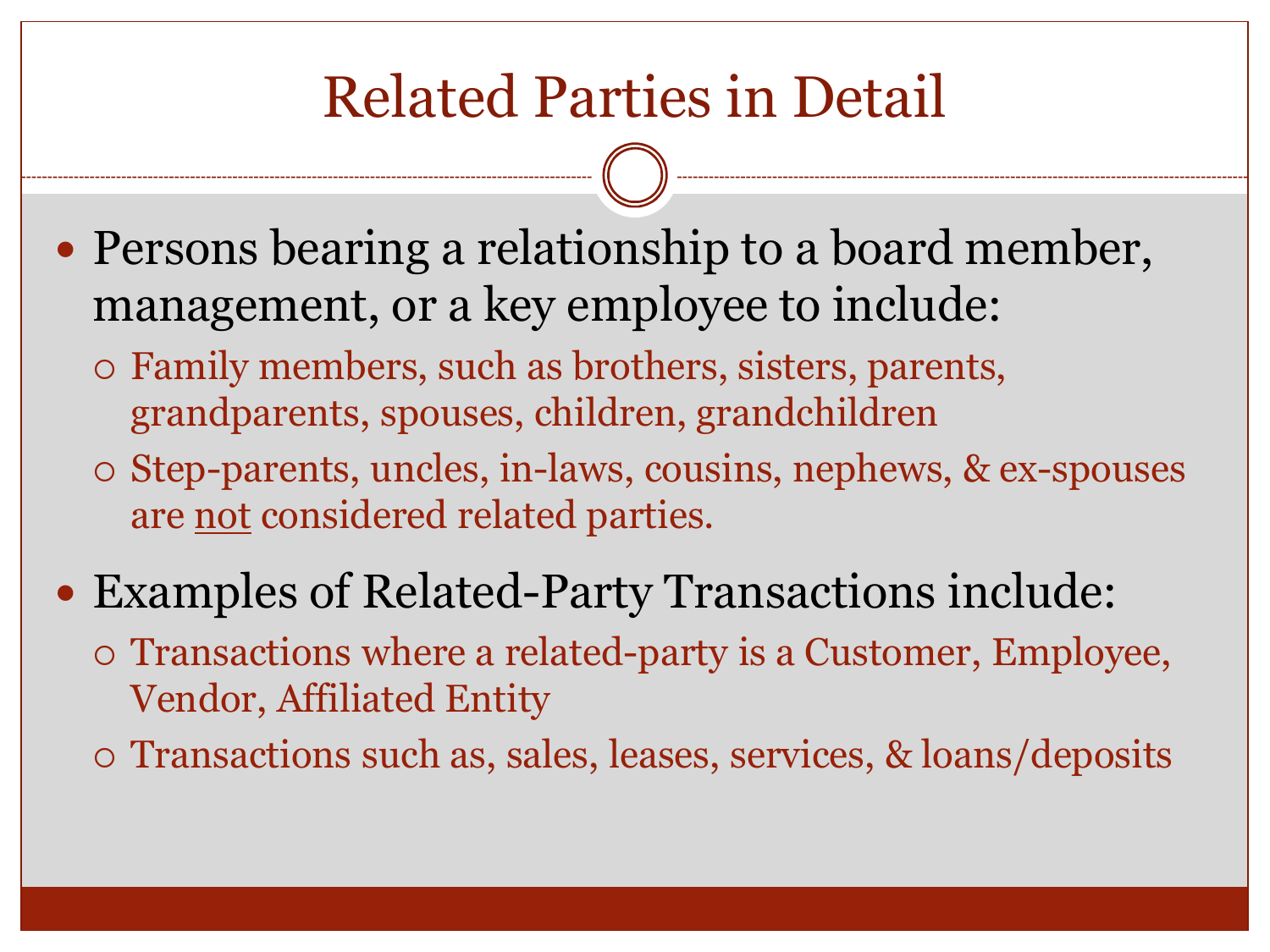### Whistleblower Policy

- Any nonprofit that has 20 or more employees and gross revenue in excess of \$1,000,000 must adopt a Whistleblower Policy:
	- Purpose is to protect people from retaliation who report suspected improper conduct
- The policy must include the following:
	- o Procedures for reporting violations or suspected violations of law or nonprofit policies, including procedures for preserving the confidentiality of reported information.
	- <sup>o</sup> Requirement for an administrator (can be an employee, director, or officer) of the Whistleblower Policy be designated who will administer the policy and report directly to the Audit Committee, or other independent Committee of the Board.
	- <sup>o</sup> Requirement that a copy of the policy be distributed to all directors, officers, employees, and volunteers who provide substantial services to the nonprofit.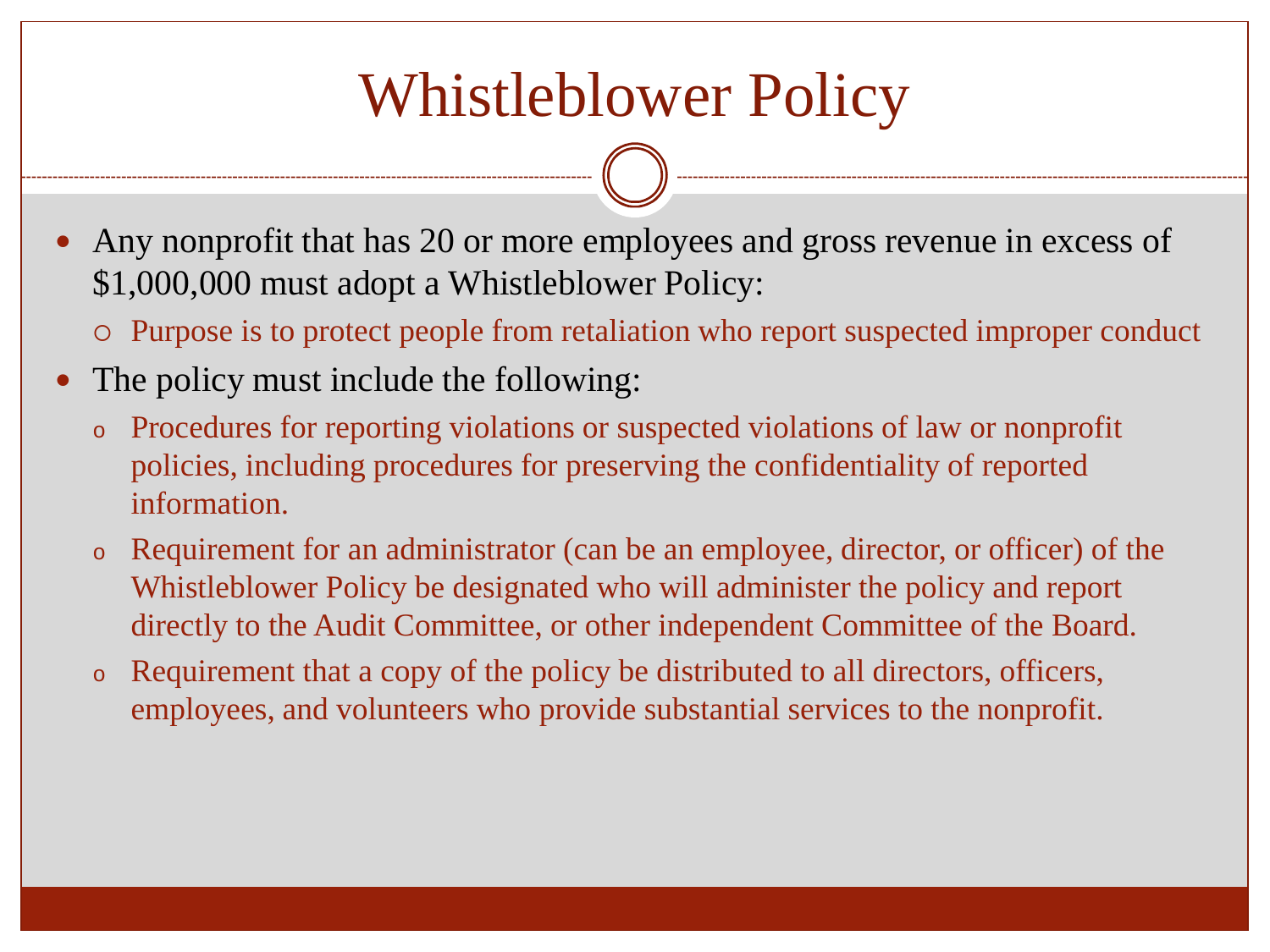#### Compliance and Proper Asset Management

- Depending on the size of the Organization.
	- Assess Asset Risk
		- $\times$  Insurance reasons
		- Collections such as art
		- $\blacktriangleright$  Take physical inventory of all assets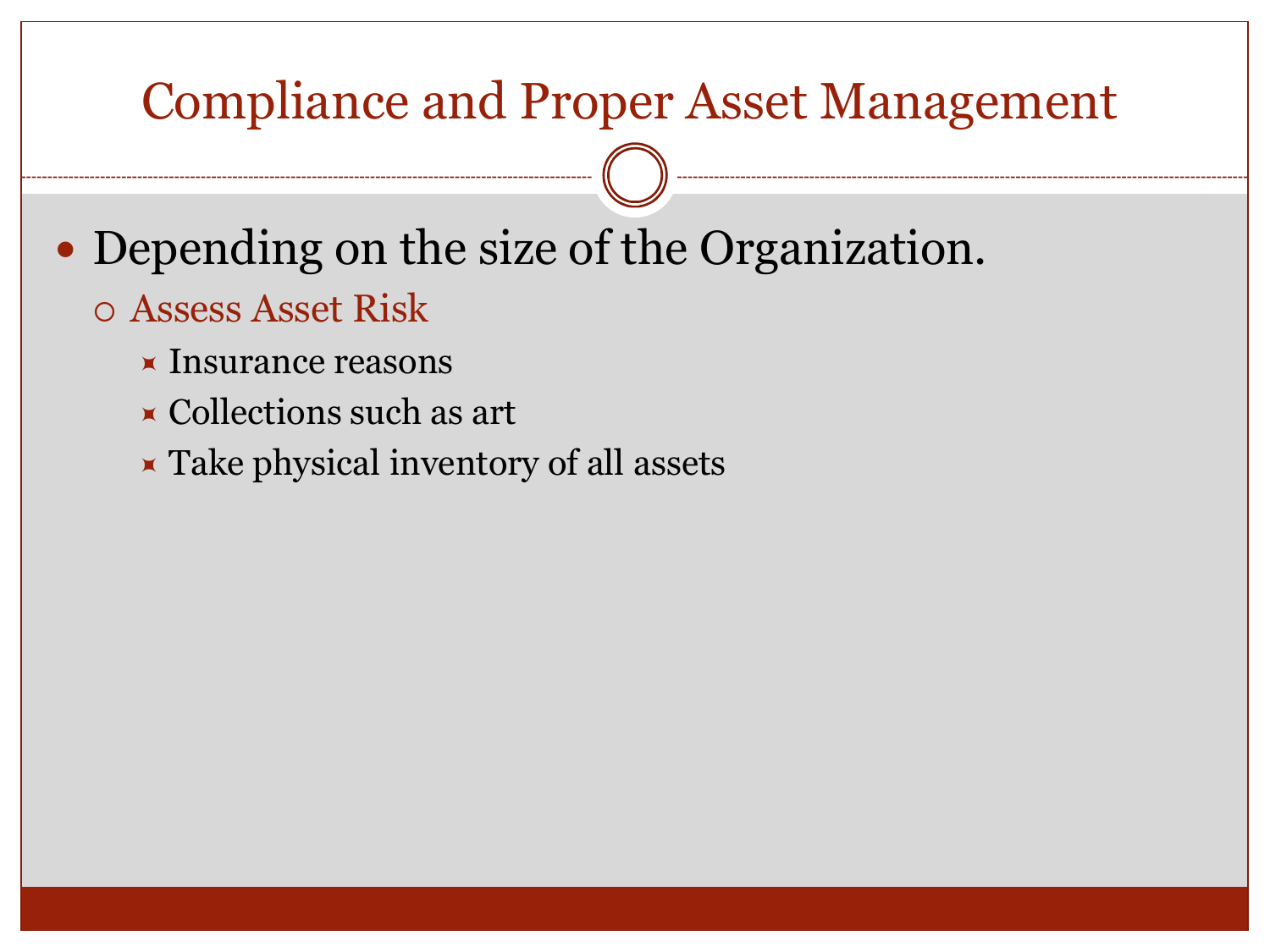### Paid Family Leave (PFL)

- PFL is a program to provide wage replacement income to employees during a period of qualified absence from work
- Guarantees the employee that they will be able to return to their job after a qualified absence
- Benefits commenced: January 1st, 2018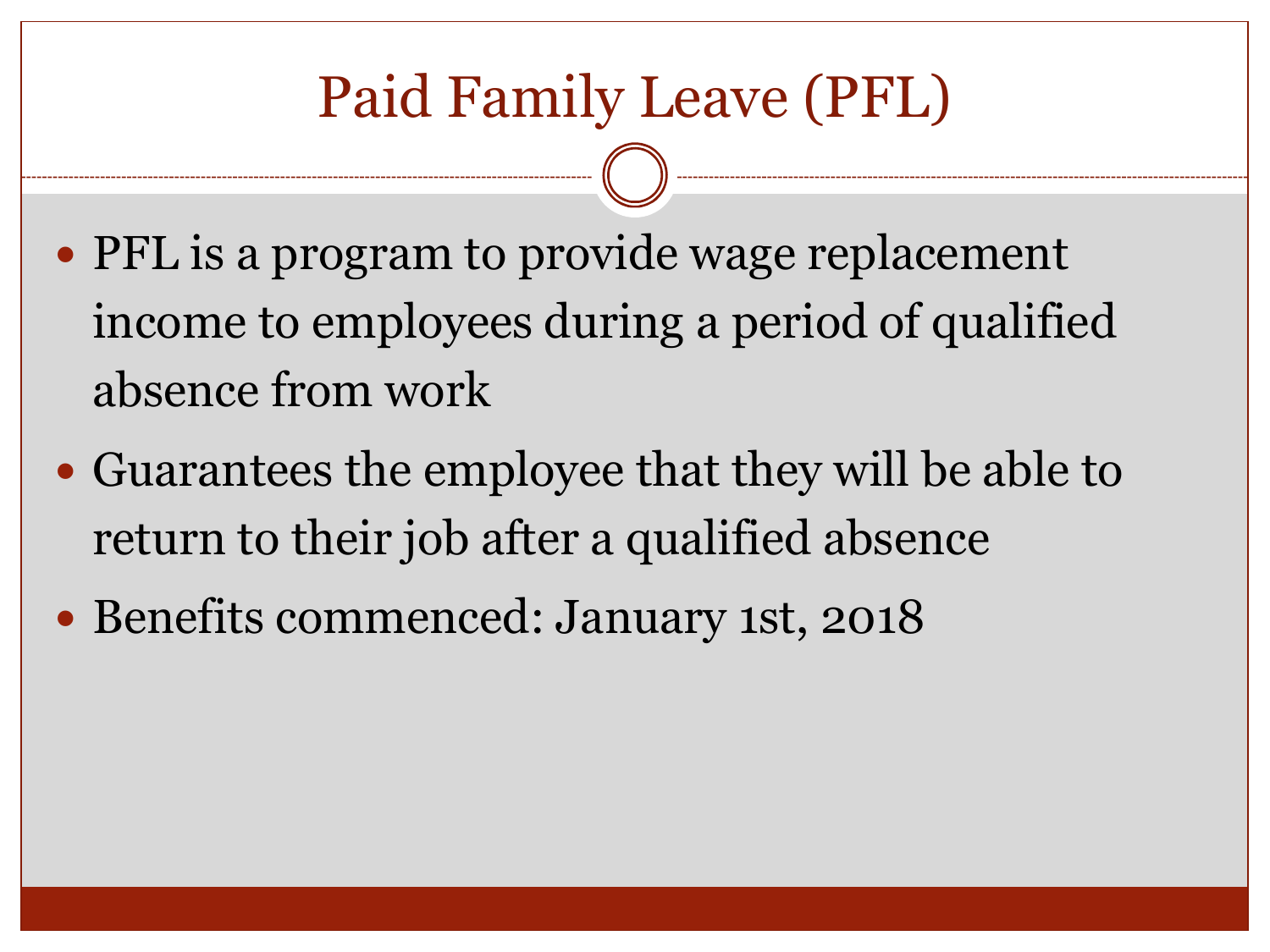## Eligibility for PFL

- Required minimum amount of time an employee must work at the same employer to qualify for PFL benefits
	- Full Time: employees who work a regular schedule of 20+ hours per week become eligible after 26 consecutive weeks.
	- Part Time: employees who work a regular schedule of 20+ hours per week become eligible after 175 days, does not have to be consecutive.
- Employment with a previous employer does not count for PFL at the current employer, PFL time resets to -0- days.

#### • Not Eligible:

- Independent Contractors/Freelance workers
- Farm Workers
- Volunteers
- Any other unpaid workers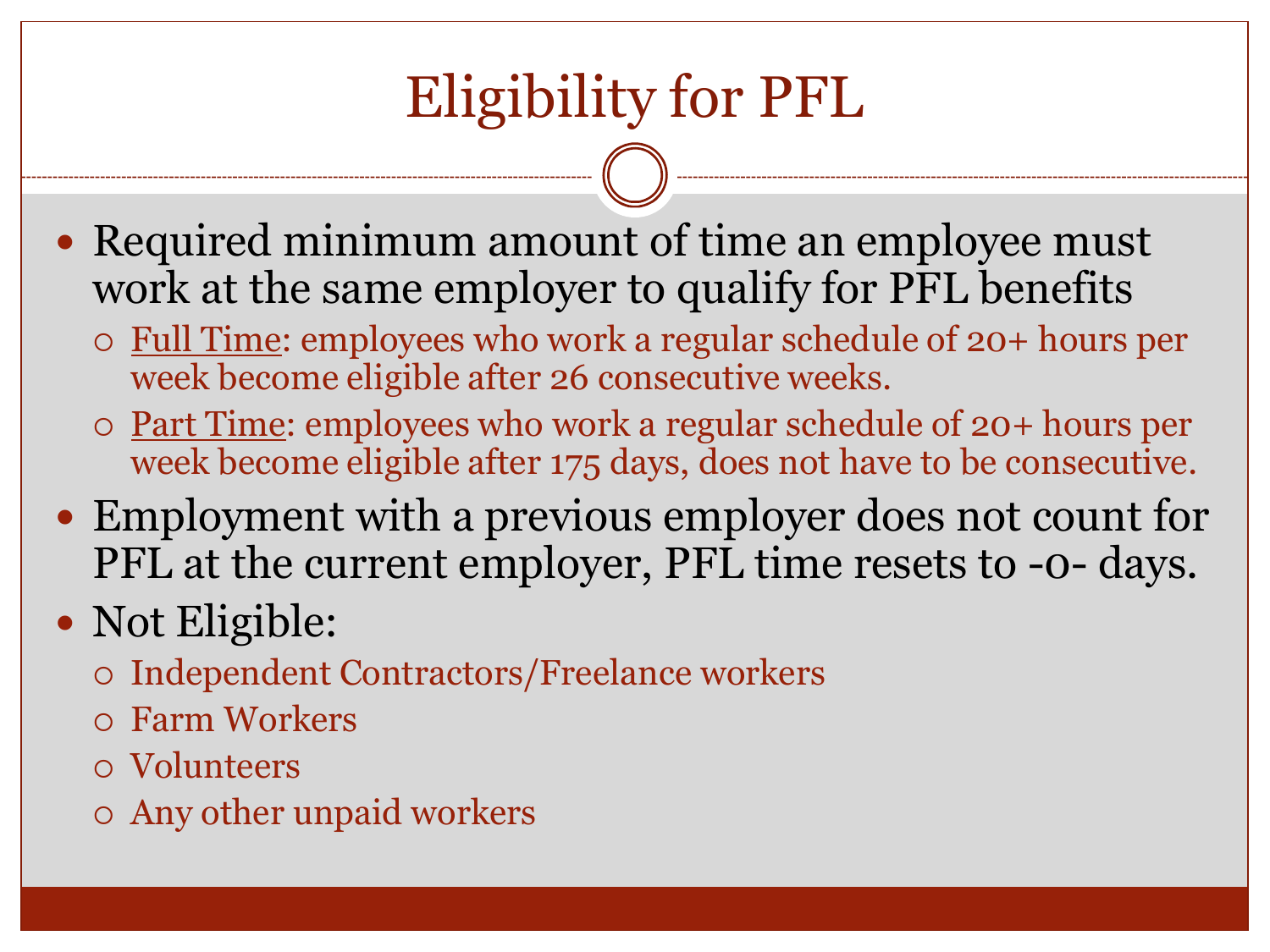### PFL Benefit Calculation

- Maximum PFL benefit is based on the 2022 New York State average weekly wage of \$1,594.57.
- The average weekly wage is to be adjusted annually

|              | Weeks     | Maximum   | Maximum            |
|--------------|-----------|-----------|--------------------|
| Year         | Available | % of Wage | <b>Weekly Wage</b> |
| • $1/1/2019$ | 10        | 55%       | \$797.59           |
| • $1/1/2020$ | 10        | 60%       | \$870.10           |
| • $1/1/2021$ | 12        | 67%       | \$971.61           |
| • $1/1/2022$ | 12        | 67%       | \$1,068.36         |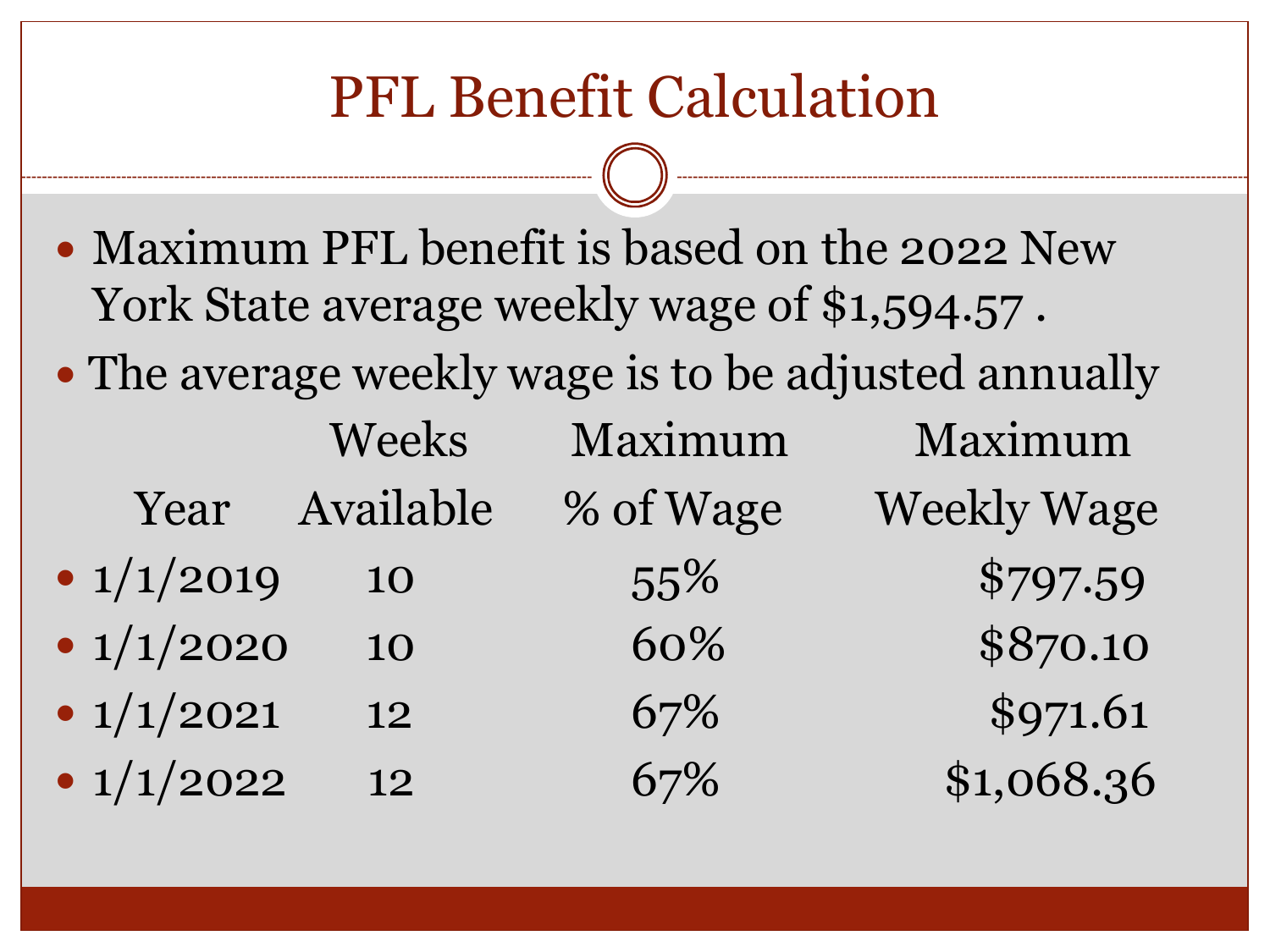### How Can PFL be Used?

- Providing care for an eligible relative with a serious health condition
	- Who counts as a eligible relative?
		- Child, Parent, Spouse, Grandparent, Grandchild, Domestic Partner, Step Parent
- Bonding after a birth, adoption, or foster care
- Active duty deployment, but not for one's self
- Employee must give 30 days notice when possible but not necessary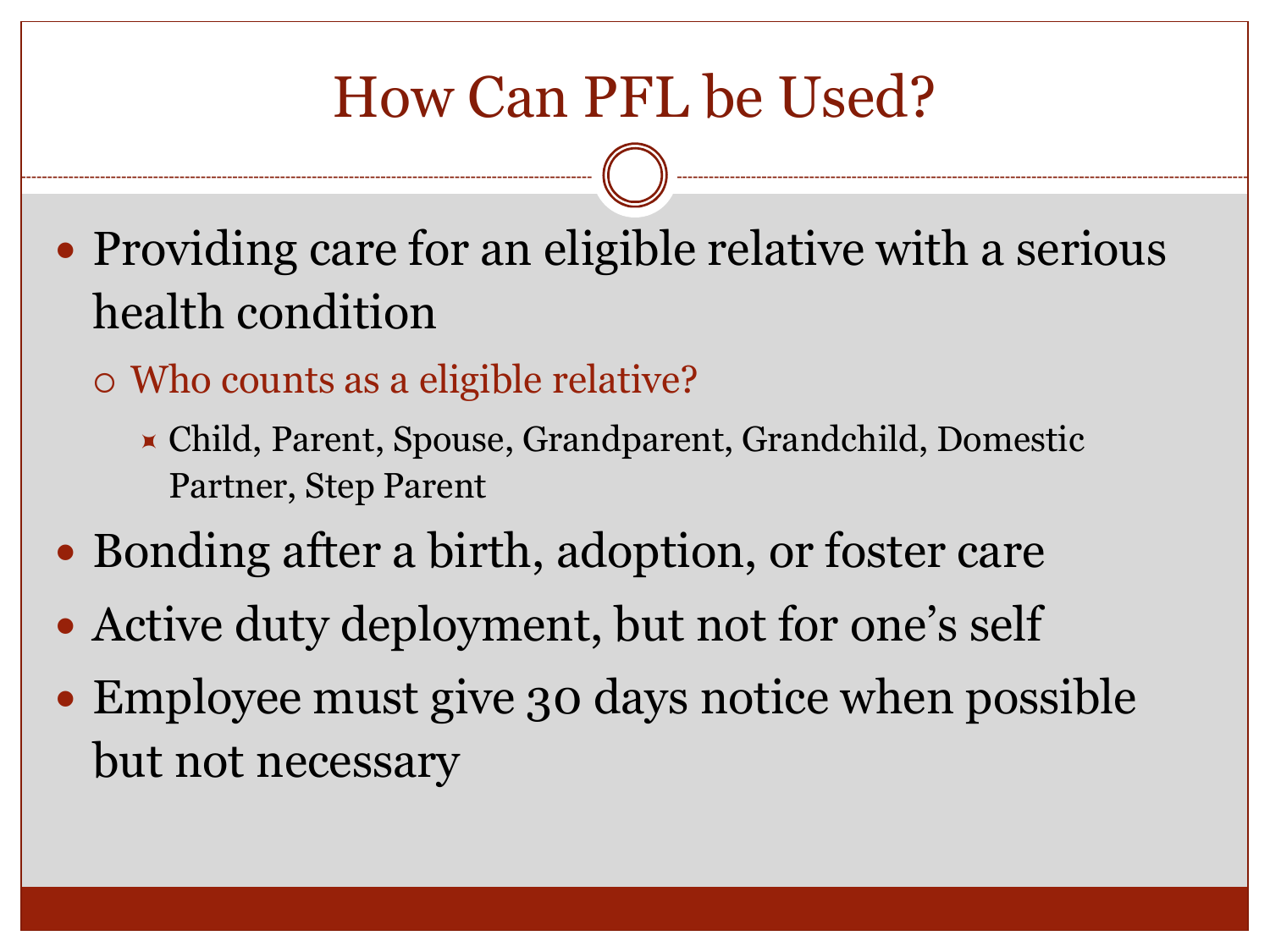### How Can PFL be Used? (Continued)

- Employees can take paid family leave to attend to family matters if a family member is on active duty or has been notified of an impending call to active duty in the armed forces of the United States.
- Qualified family members:
	- Spouse
	- Domestic partner
	- Child
	- Parent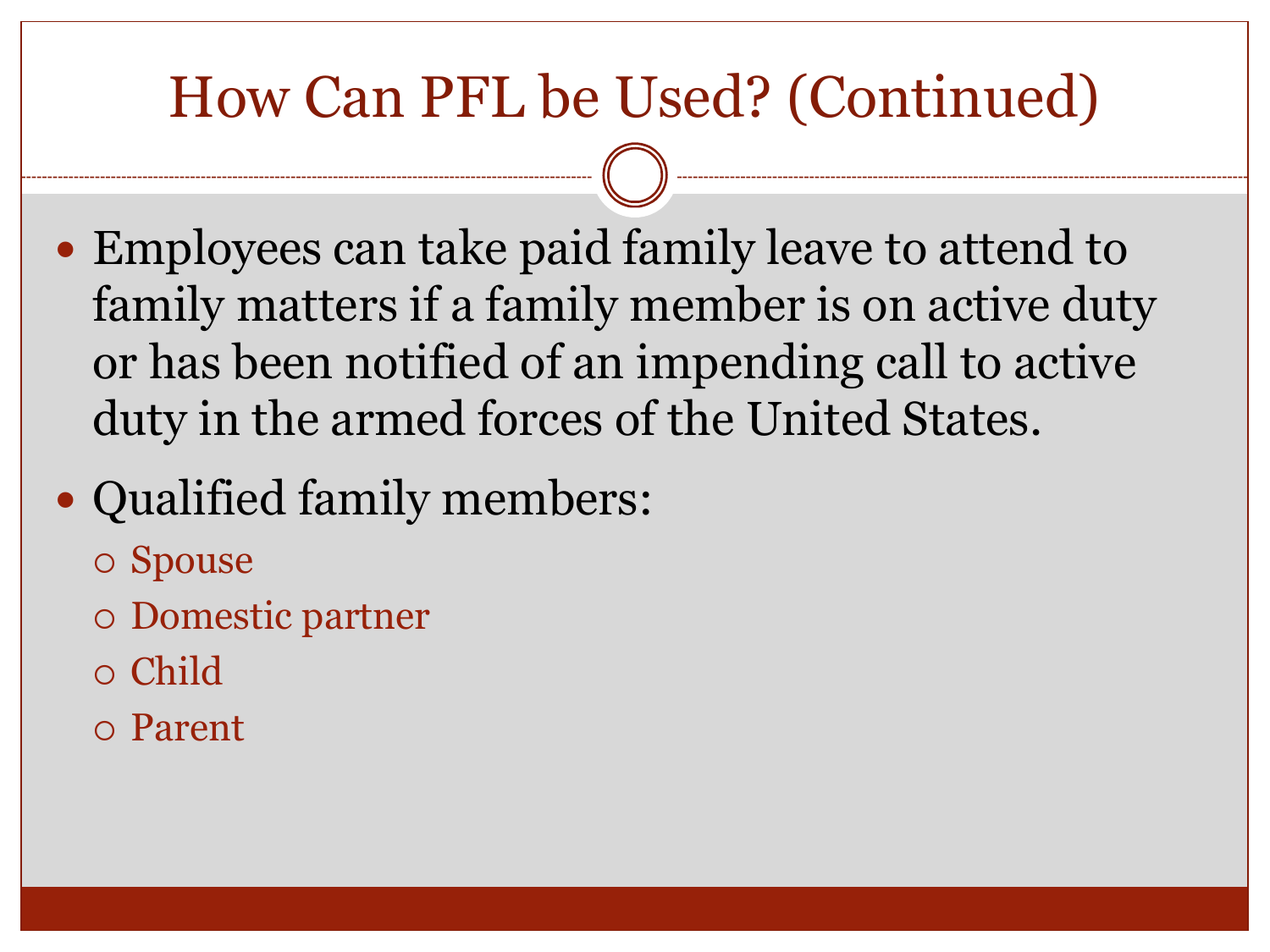### When Can PFL be Used?

- PFL can be used at anytime, does not have to be in consecutive days.
- An employee's entitlement to paid family leave for a birth expires at the end of the consecutive 52-week period beginning on the date of the birth/adoption
- DBL and PFL cannot be taken together, and cannot exceed 26 weeks total within the consecutive 52 week period beginning on the date of the birth
- Babies born in 2017
- Adoptions or foster care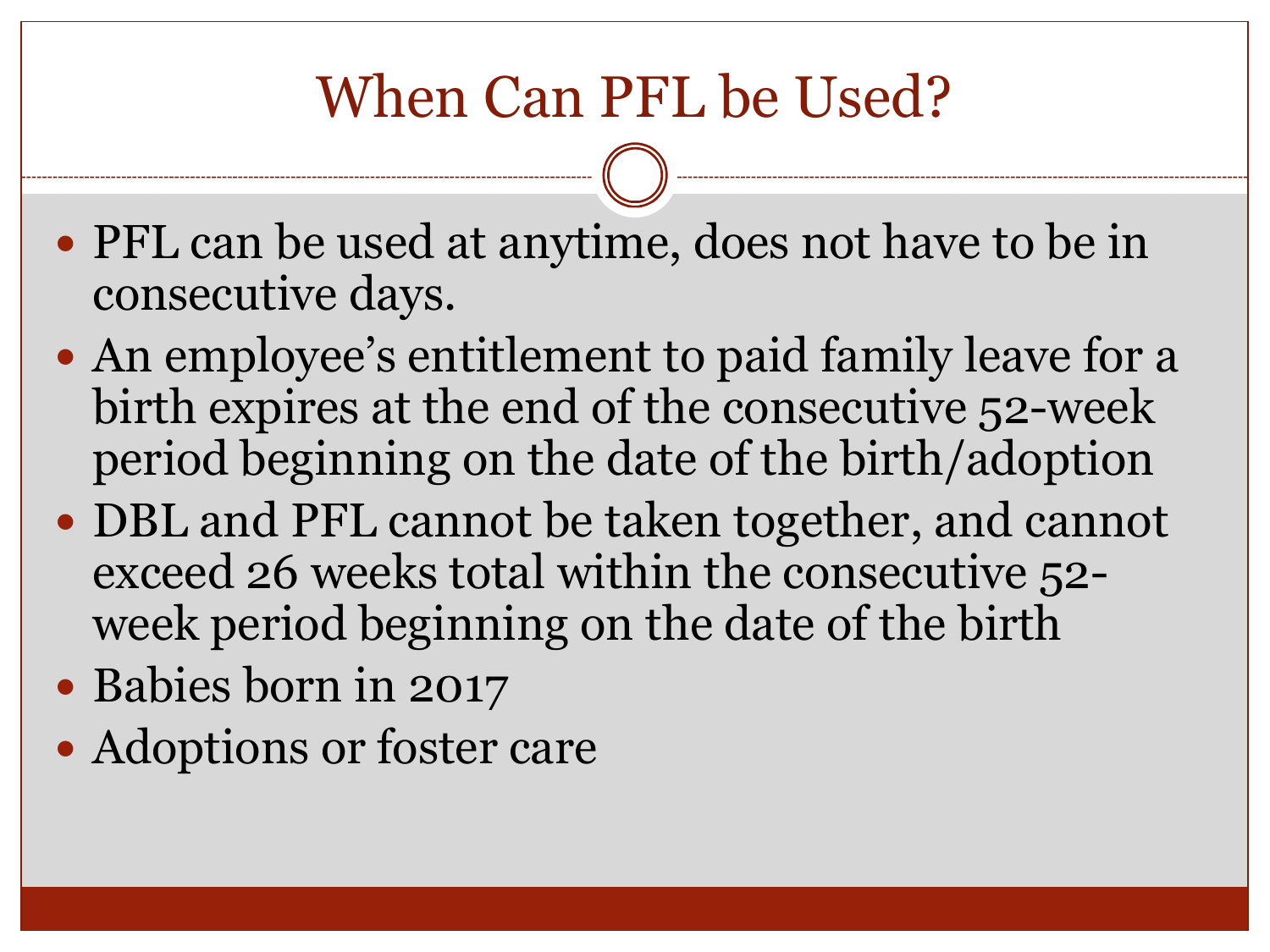### PFL Premiums

- The 2022 weekly contribution rate is 0.511% of the employee's gross weekly wage, capped at a maximum amount of \$ 1.97/week per employee and \$ 7.88/month
- The PFL rate is set by NY State and may be adjusted on an annual basis to be effective January 1
- Updated rates are set and announced by New York State on September 1 of each year for the following calendar year.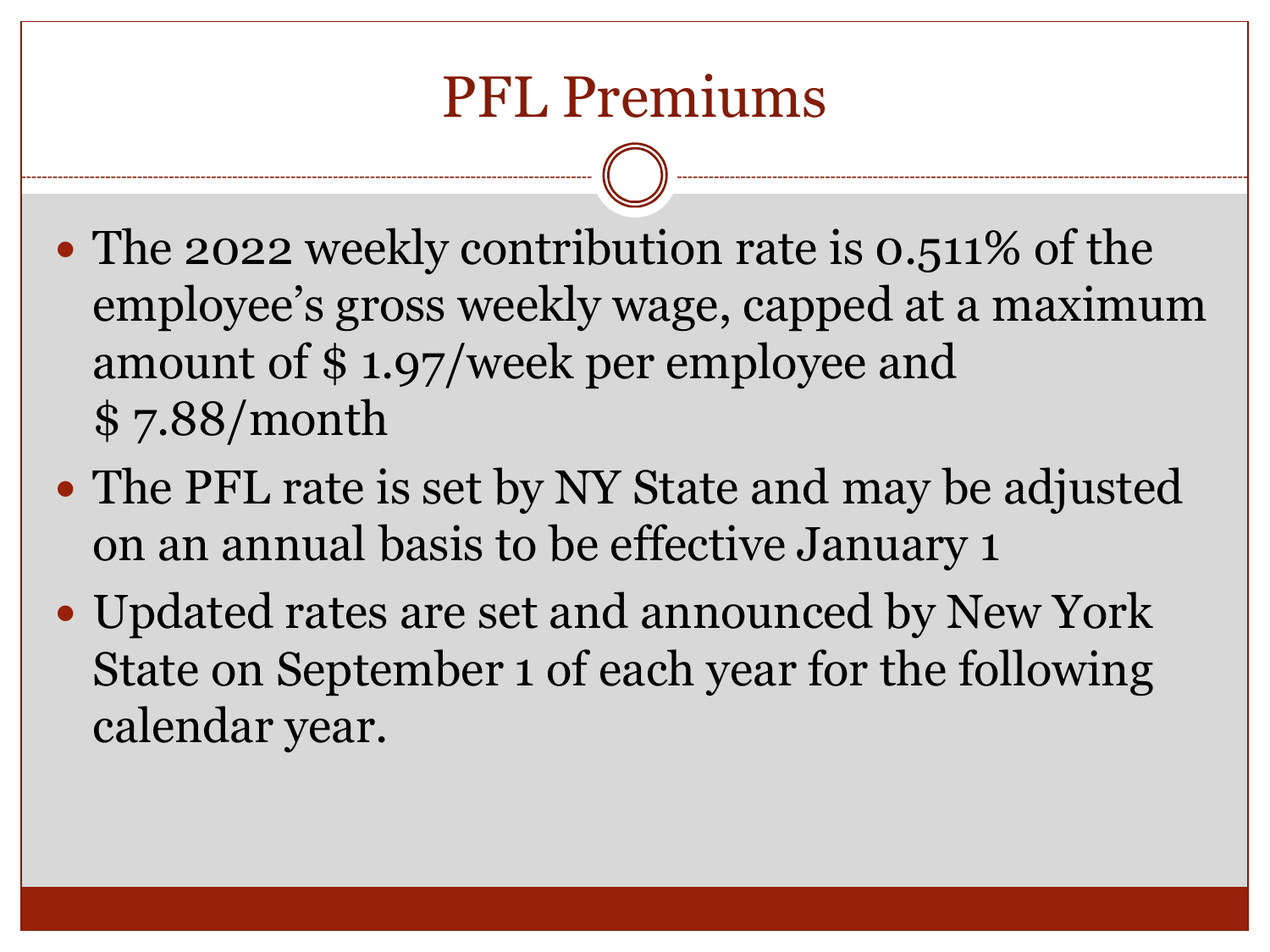### PFL Penalties

• Non-compliance: the NYS Workers' Comp Board may access penalties for non-compliance, up to one half of 1% of the employers' weekly payroll for period of noncompliance, plus payment of any PFL claims and an additional sum of up to \$500.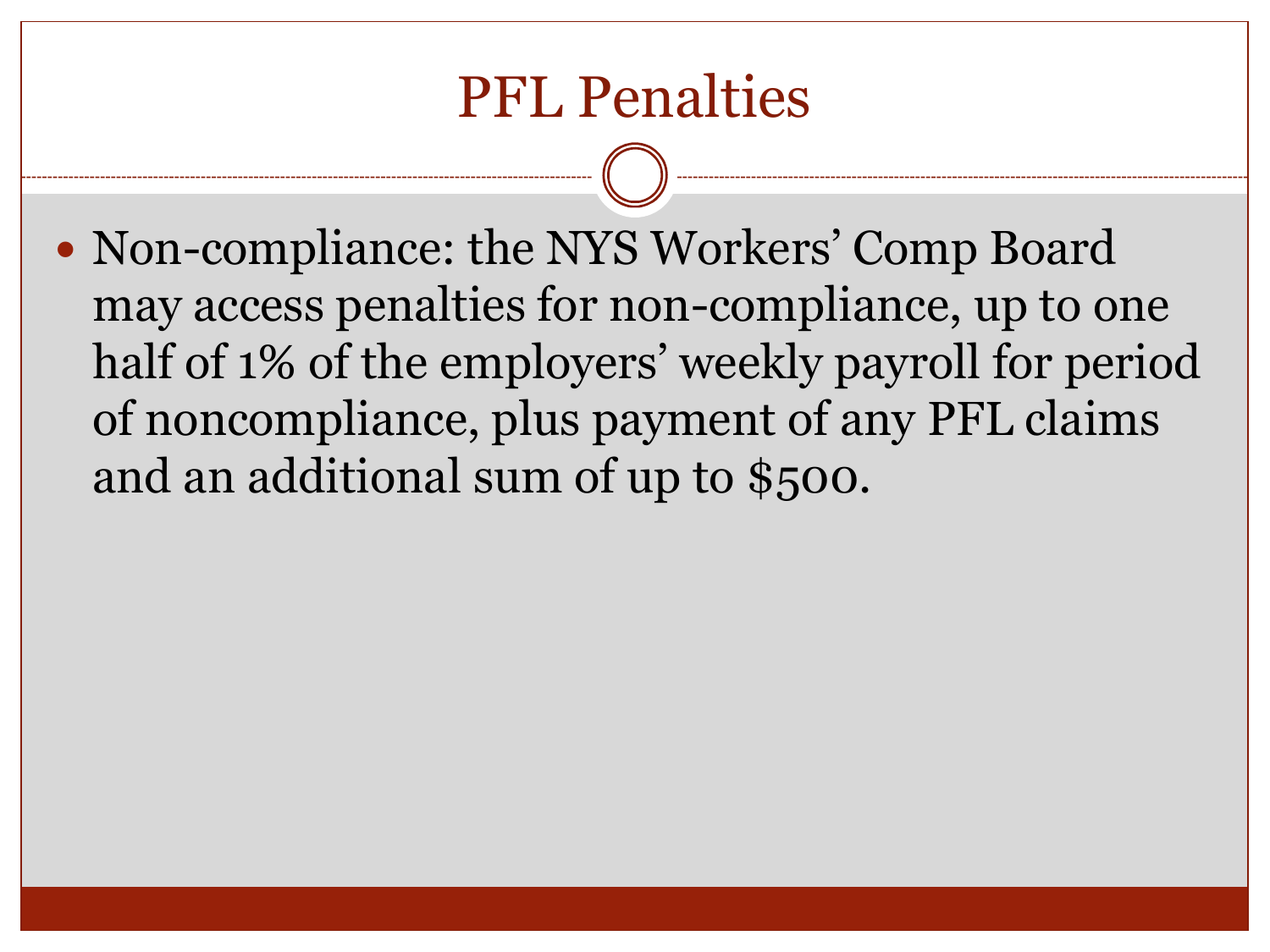### NYS Charities Bureau Guide

• See publication prepared by the NYS Charities Bureau titled:

"Right From the Start: Responsibilities of Directors of Not-for-Profit Corporations".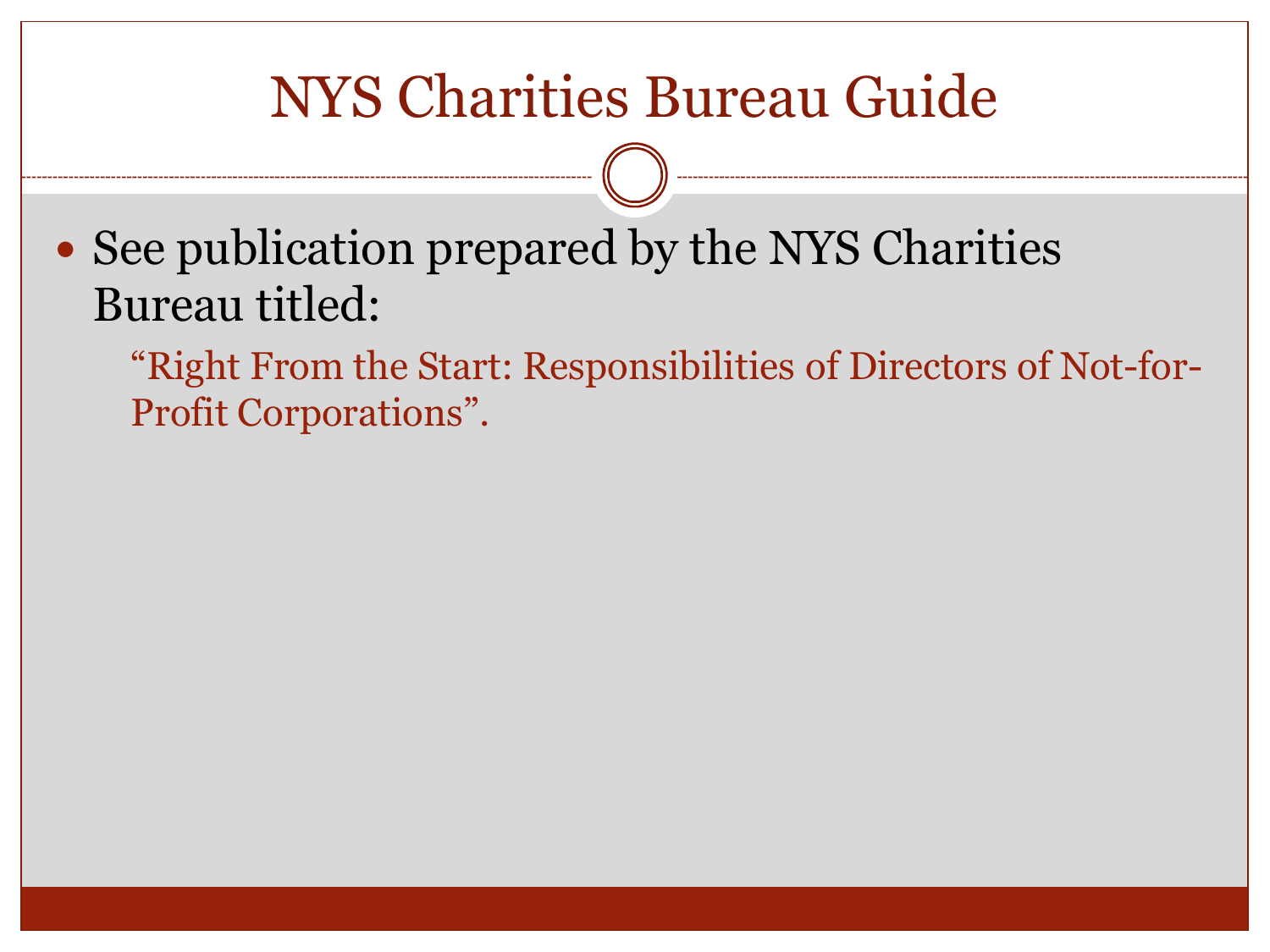#### Contact Information

John C. Parcell IV, CPA, CFE PO Box 133 US Highway 11 Canton, NY 13617 (P) 315-265-5222 (F) 315-265-5223 [John@parcellcpa.com](mailto:John@parcellcpa.com) [Nathan@parcellcpa.com](mailto:Nathan@parcellcpa.com)